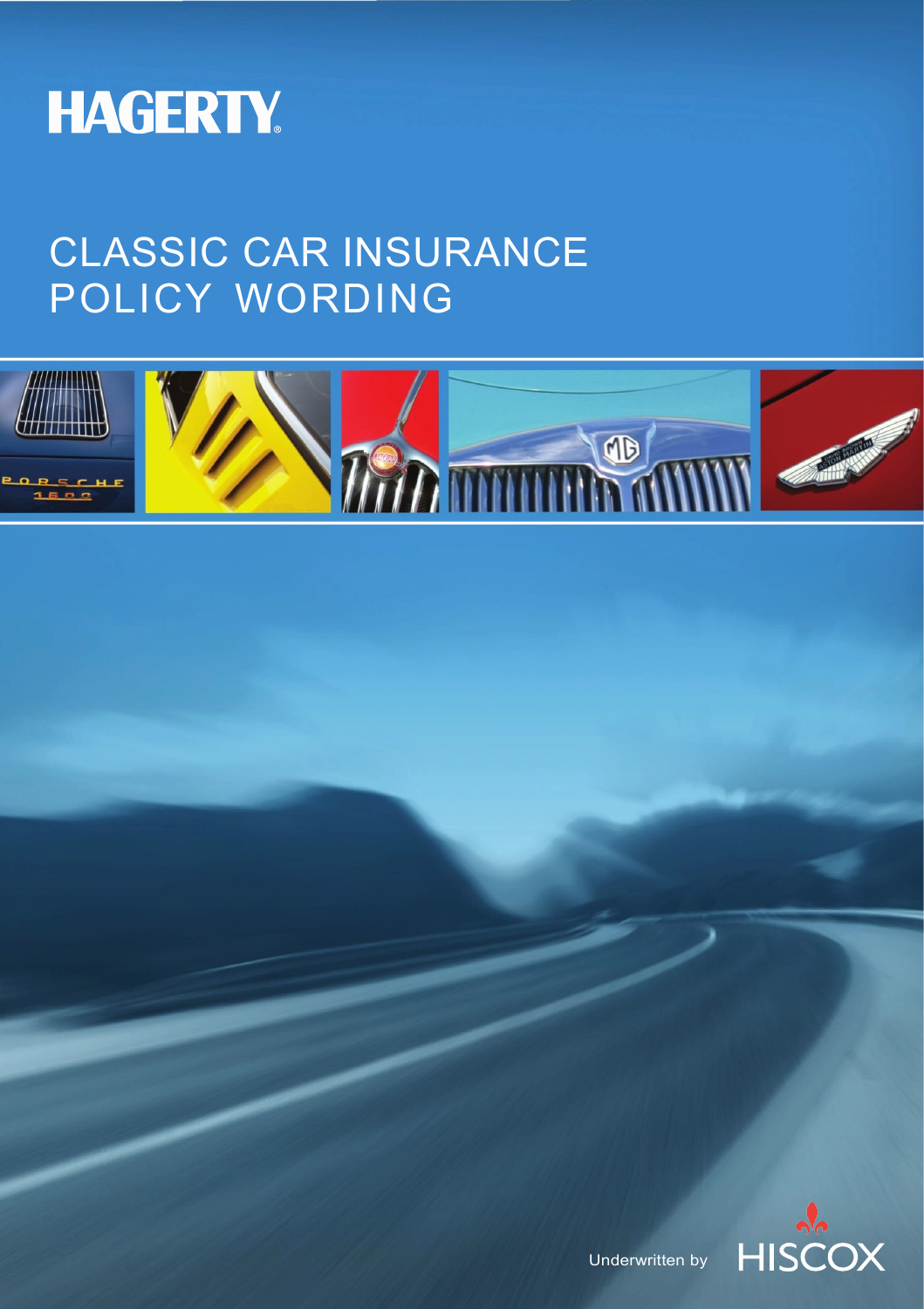Claims 24-hour helpline (UK only) 0333 323 1220 For all motor related claims enquiries

Claims 24-hour helpline (when calling from abroad) +44 1282 757 260 For all motor related claims enquiries

Hagerty customer services 0333 323 1181 (UK) +44 1327 810 600 (when calling from abroad) For general enquiries and complaints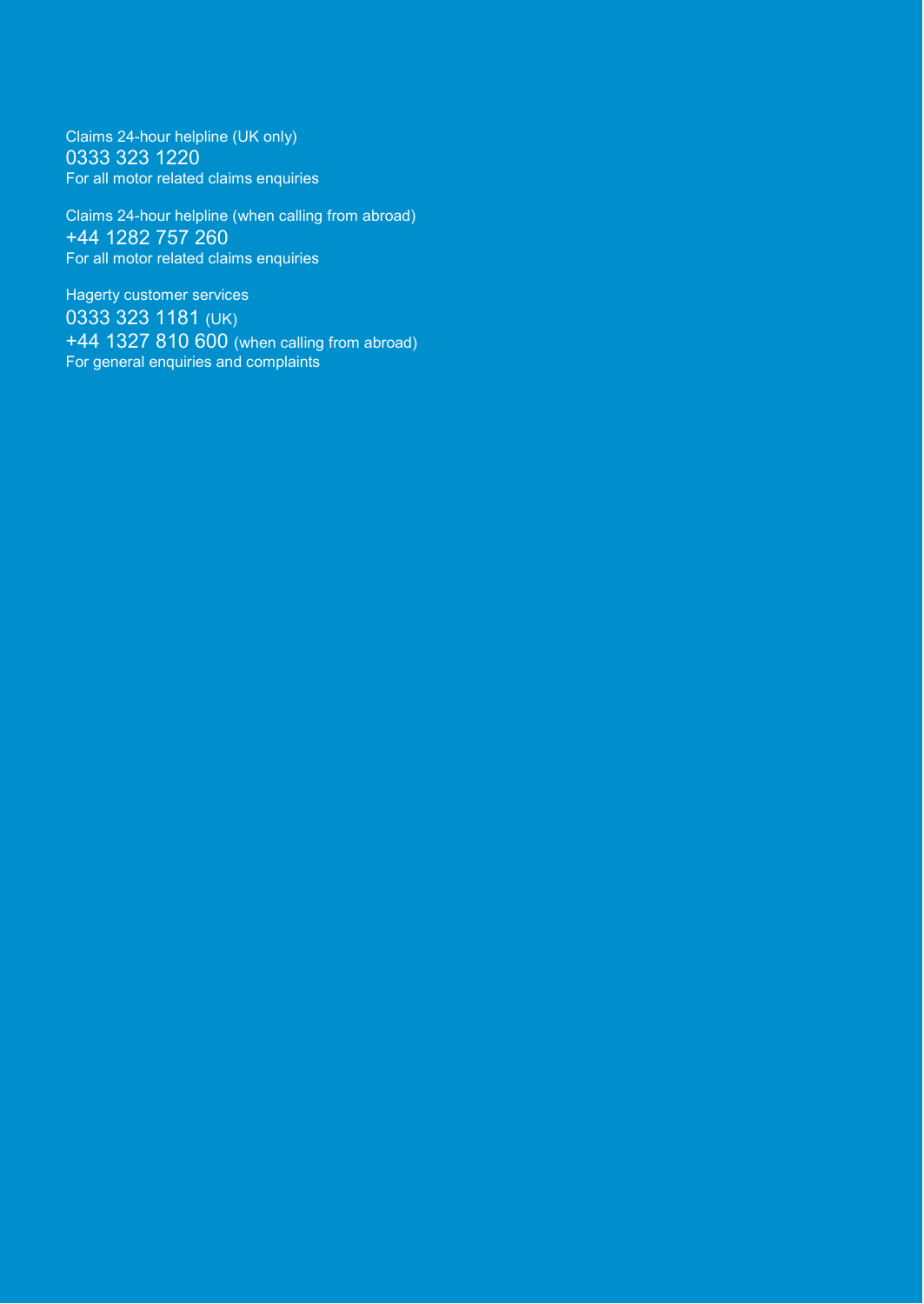### **Guide to sections**

| <b>Section 1: Introduction</b>                                                                                                                                                                                                                                                                                                                                                                                              | $\mathbf{2}$                                                                                                                                       |
|-----------------------------------------------------------------------------------------------------------------------------------------------------------------------------------------------------------------------------------------------------------------------------------------------------------------------------------------------------------------------------------------------------------------------------|----------------------------------------------------------------------------------------------------------------------------------------------------|
| <b>Section 2: Complaints procedure</b><br>and compensation arrangements                                                                                                                                                                                                                                                                                                                                                     | 3                                                                                                                                                  |
| <b>Section 3: General terms</b><br>Definitions                                                                                                                                                                                                                                                                                                                                                                              | 4<br>4                                                                                                                                             |
| <b>Section 4: General conditions</b>                                                                                                                                                                                                                                                                                                                                                                                        | 6                                                                                                                                                  |
| Section 5: What to do when a loss occurs<br>A motor vehicle claim<br>A motor legal expenses claim                                                                                                                                                                                                                                                                                                                           | 8<br>8<br>8                                                                                                                                        |
| <b>Section 6: General exclusions</b>                                                                                                                                                                                                                                                                                                                                                                                        | 9                                                                                                                                                  |
| <b>Section 7: Physical damage cover</b>                                                                                                                                                                                                                                                                                                                                                                                     | 11                                                                                                                                                 |
| Section 8: Additional cover and benefits<br>Audio and electrical equipment<br>Car jacking and road rage<br>Child car seats<br><b>Disablement</b><br>Driving other cars<br>Emergency transportation/accommodation<br><b>Emergency treatment</b><br>Foreign use<br>Glass cover<br>Lock replacement<br>Medical expenses<br>Personal accident cover<br>Personal effects<br>Personal registration plate cover<br><b>Trailers</b> | $12 \overline{ }$<br>12<br>12 <sup>2</sup><br>12<br>12 <sup>°</sup><br>12<br>12<br>12<br>12 <sup>°</sup><br>13<br>13<br>13<br>13<br>13<br>13<br>13 |
| Section 9: Third party liability cover                                                                                                                                                                                                                                                                                                                                                                                      | 14                                                                                                                                                 |
| Section 10: Motor legal expenses cover                                                                                                                                                                                                                                                                                                                                                                                      | 15                                                                                                                                                 |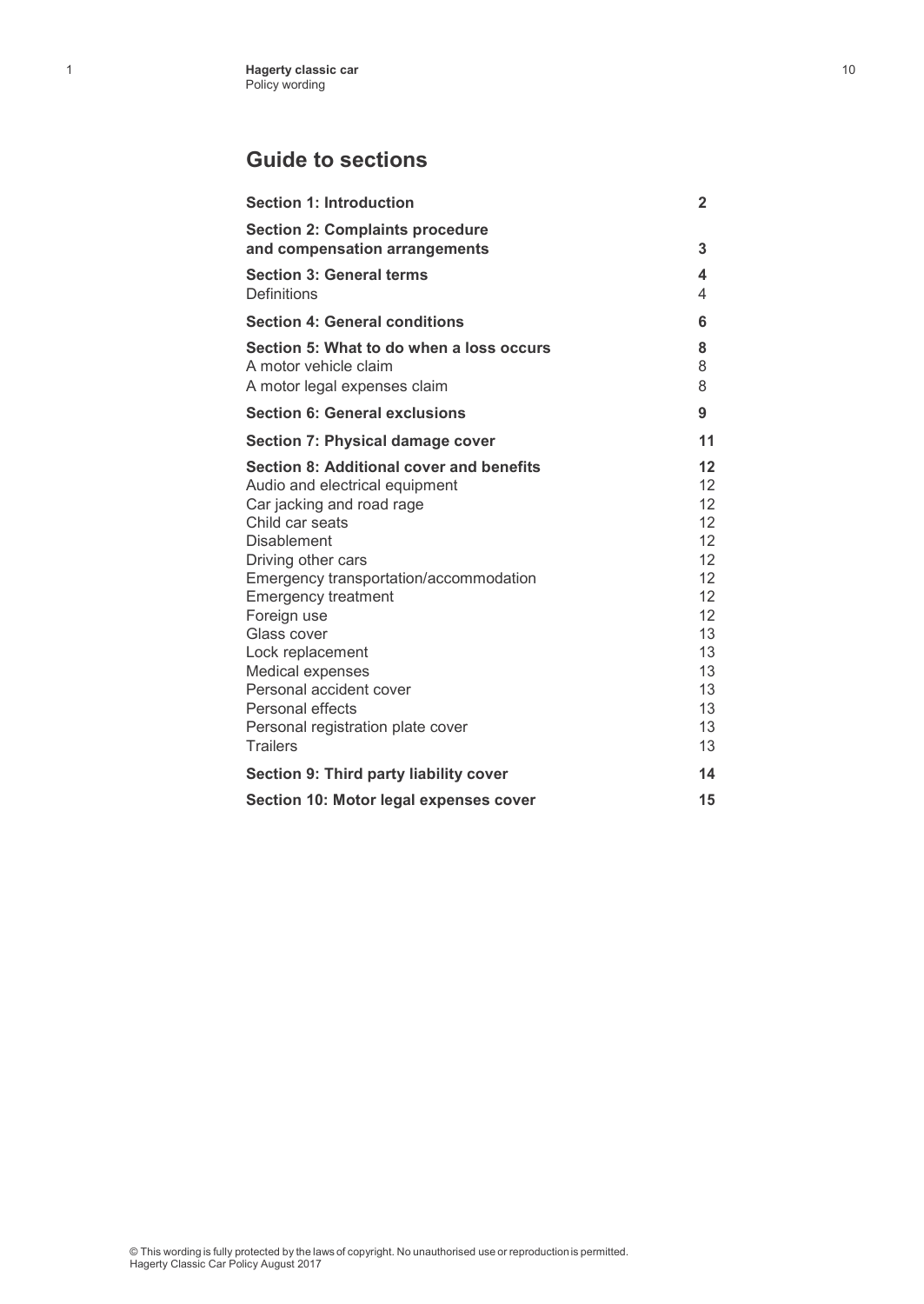### **Section 1: Introduction**

We are very grateful for your business and are also delighted that you have chosen the Hagerty classic car policy, underwritten by Hiscox. We continue to provide the verybest possible service to our clients and this policy represents one of the most comprehensive available to the classic car market today. However, should you feel that this policy does not reflect the cover you require, or should you feel that we have not provided exceptional service, please make contact with us as soon as possible.

We hope to see you at a classic car show in the near future.

Avais Tauth.

**Angus Forsyth** Managing Director, Hagerty International Limited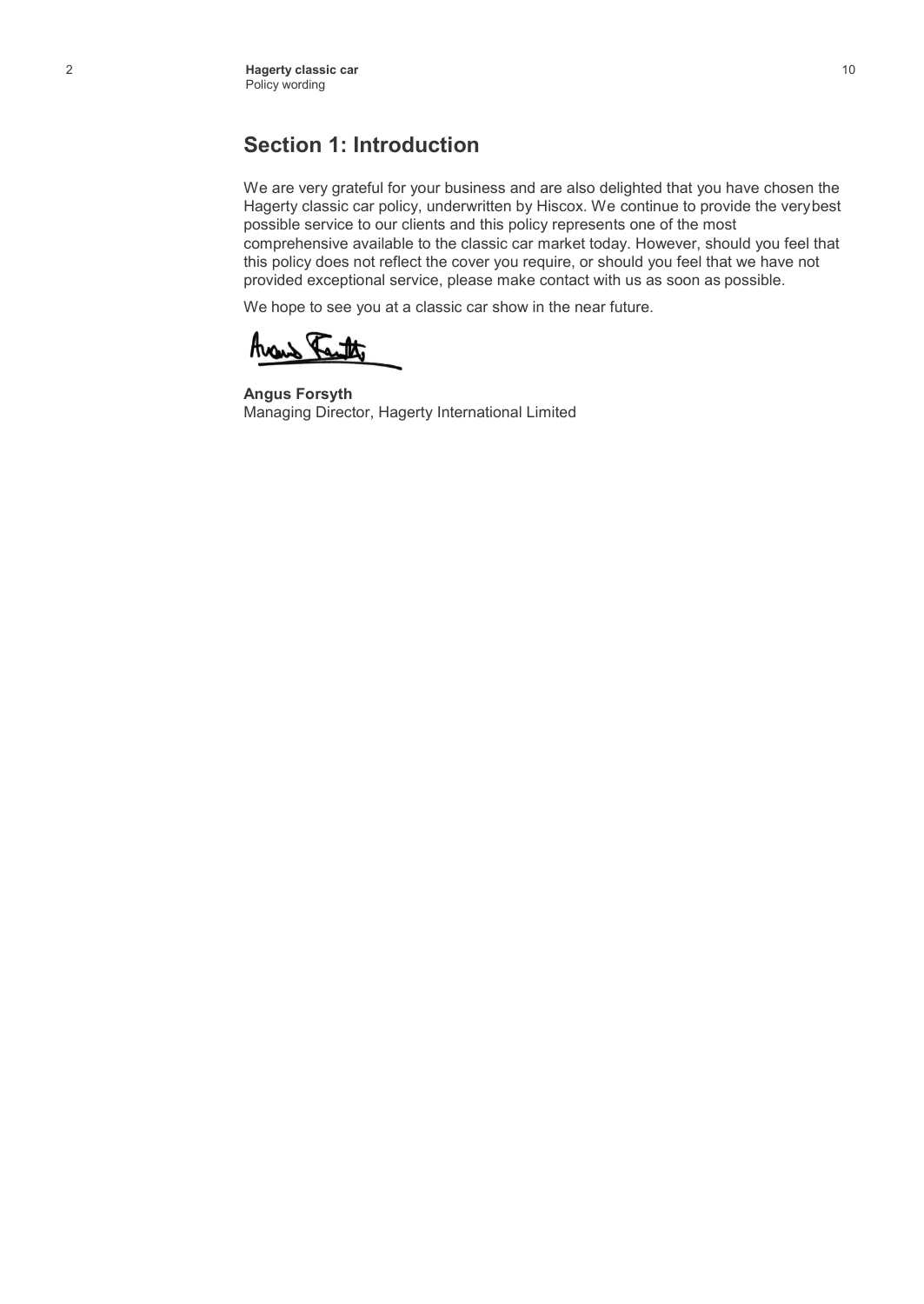#### **Section 2: Complaints procedure and compensation arrangements**

The following procedure applies to all sections of the **policy** other than section 10. **We** are proud of **our** reputation for a quality service. If **you** feel that **our** service at any time falls below the standard **you** would expect, please contact **us. Our** contact details are:

Hiscox Customer Relations The Hiscox Building Peasholme Green York YO1 7PR United Kingdom

Telephone: +44 (0)800 116 4627 (calls to this number within the United Kingdom are free on mobile phones and landlines); or +44 (0)1904 681 198 Email: [customer.relations@hiscox.com.](mailto:customer.relations@hiscox.com)

#### **The following procedure applies to the pages detailing the Motor legal expenses cover:**

It is our intention to give **you** the best possible service but if **you** do have any questions or concerns about this insurance or the handling of a claim **you** should contact the Managing Director of **Lawshield**. The contact details are:

The Managing Director, **Lawshield** UK Ltd, 1210 Centre Park Square, Lakeside Drive, Centre Park, Warrington, WA1 1RU. Tel: 0800 731 3942 Fax: 01925 428357 Email: [customerrelations@](mailto:customerrelations@lawshield-uk.com)**lawshield**-uk.com

Please ensure **your policy** number is quoted in all correspondence to assist a quick and efficient response. If it is not possible to reach an agreement, **you** have the right to make an appeal to the Financial Ombudsman Service. This also applies if **you** are insured in a business capacity with a turnover of less than £6.5 million (or its equivalent in any other currency) and which either:

a) employs fewer than 50 persons, or

b) has a balance sheet total of less than £5 million (or its equivalent in any other currency).

**You** may contact the Financial Ombudsman Service at:

The Financial Ombudsman Service, Exchange Tower, London E14 9SR. Tel: 0300 123 9 123 or 0800 023 4567 Overseas: +44 20 7964 0500 Email: [complaint.info@financial-ombudsman.org.uk](mailto:info@financial-ombudsman.org.uk)

The Financial Ombudsman Service is an independent service in the United Kingdom for settling disputes between consumers and businesses providing financial services. **You**  can find more information on the Financial Ombudsman Service at www.financialombudsman.org.uk.

The above complaints procedure is in addition to **your** statutory rights as a consumer. For further information about **your** statutory rights contact **your** local authority Trading Standards Service or Citizens Advice Bureau.

### Compensation

arrangements Hagerty and **Hiscox** and AmTrust Europe Limited are covered by the Financial Services Compensation Scheme. **You** may be entitled to compensation from the scheme if **we**  cannot meet **our** obligations. This depends on the type of business and the circumstances of the claim. Insurance advising and arranging is covered for 90% of the claim without any upper limit. For compulsory classes of insurance, insurance advising and arranging is covered for 100% of the claim, without any upper limit. Further information about compensation scheme arrangements is available from the FSCS on **0800 678 1100** or at [www.fscs.org.uk.](http://www.fscs.org.uk/)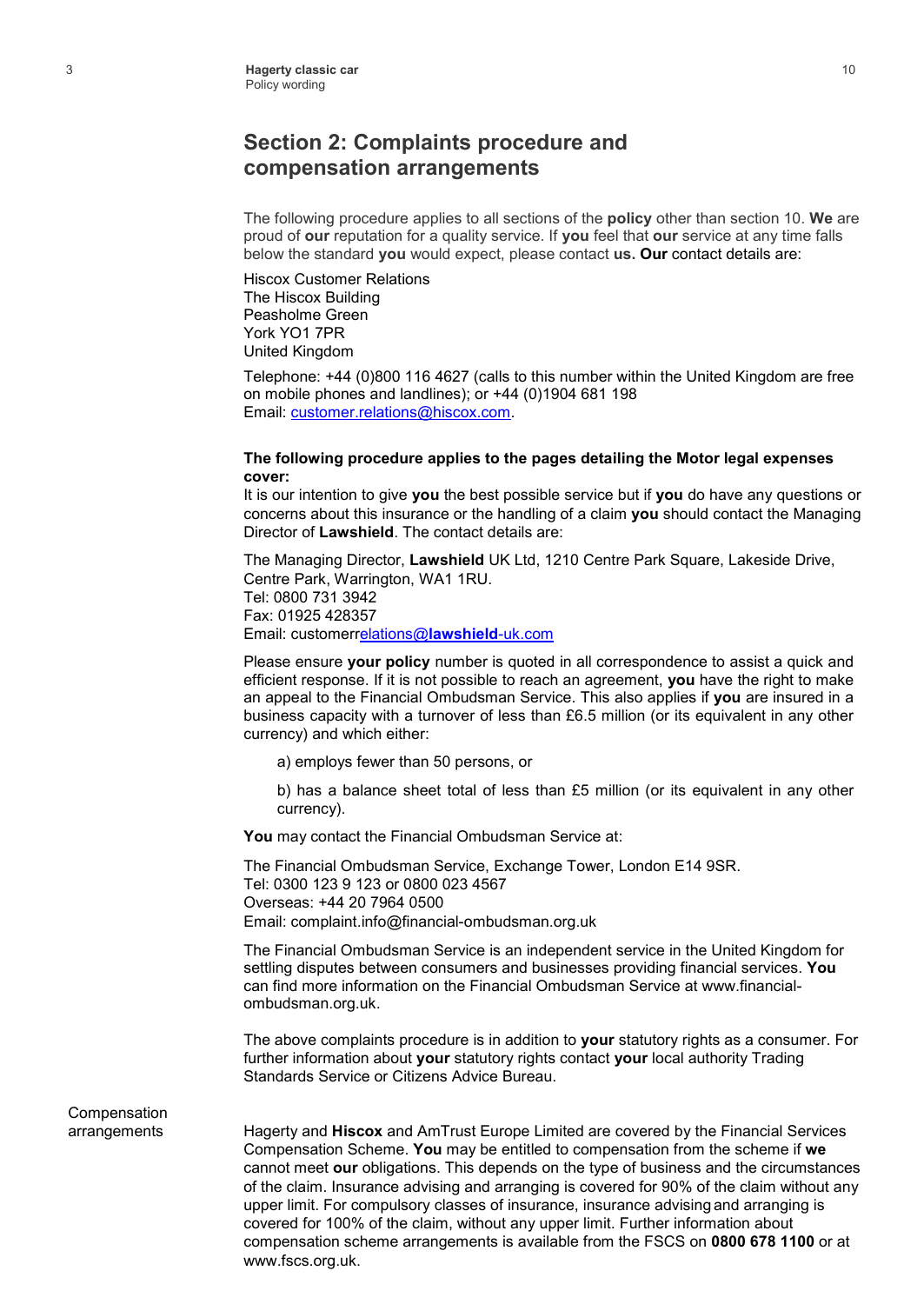### **Section 3: General terms**

|                                     | Please read your policy very carefully. If anything is not correct, please return it                                                                                                                                                                                                                                                                                     |
|-------------------------------------|--------------------------------------------------------------------------------------------------------------------------------------------------------------------------------------------------------------------------------------------------------------------------------------------------------------------------------------------------------------------------|
|                                     | immediately. This policy is a contract between you and us.                                                                                                                                                                                                                                                                                                               |
|                                     | We will provide this insurance in return for the premium you have paid to us.                                                                                                                                                                                                                                                                                            |
| <b>Definitions</b>                  | Words shown in <b>bold</b> type in the <b>policy</b> shall have the meaning given to them below or<br>in the relevant cover section, wherever they may appear unless otherwise indicated.                                                                                                                                                                                |
| Act of terrorism                    | An act, including using or threatening to use force or violence, which:                                                                                                                                                                                                                                                                                                  |
|                                     | is committed by a person or group of people, whether acting alone or in<br>connection with an organisation or government; and                                                                                                                                                                                                                                            |
|                                     | is for political, religious, ideological or similar reasons. This includes trying to<br>$\bullet$<br>influence a government or to frighten the public or any section of the public.                                                                                                                                                                                      |
| <b>Agreed value</b>                 | The amount your vehicle is insured for as shown in your schedule. This is the most we<br>will pay for your vehicle regardless of any upward or downward movement in its value at<br>the time of loss. The amount shown in your schedule includes all manufacturer fitted<br>extras and modifications and any non-manufacturer extras or modifications approved by<br>us. |
| <b>Amendment to</b><br>cover notice | The most recent notification of cover change we issued to you.                                                                                                                                                                                                                                                                                                           |
| <b>Amount insured</b>               | This is the most we will pay as shown in your schedule.                                                                                                                                                                                                                                                                                                                  |
| <b>Associated address</b>           | Your or an insured person's permanent address in the United Kingdom.                                                                                                                                                                                                                                                                                                     |
| <b>Certificate</b>                  | Your evidence of motor insurance. A certificate will be issued by us for each vehicle<br>you insure with us and should be read together with this policy wording, the<br>schedule, any amendment to cover notice and any endorsements.                                                                                                                                   |
| <b>Endorsement</b>                  | A change to the terms of the policy agreed by us in writing.                                                                                                                                                                                                                                                                                                             |
| <b>European Union</b>               | Austria, Belgium, Bulgaria, Cyprus, Czech Republic, Denmark, Estonia, Finland,<br>France, Germany, Greece, Hungary, Ireland, Italy, Latvia, Lithuania, Luxembourg,<br>Malta, The Netherlands, Poland, Portugal, Romania, Slovakia, Slovenia, Spain,<br>Sweden, United Kingdom.                                                                                           |
| <b>Excess</b>                       | The amount for which you are responsible as the first part of each agreed claim as shown<br>in the schedule. If an insured vehicle is not listed in the schedule a £1,000 excess<br>applies.                                                                                                                                                                             |
| <b>Hiscox</b>                       | Hiscox Insurance Company Limited.                                                                                                                                                                                                                                                                                                                                        |
| Insured person(s)                   | Any user permitted by you legally entitled to drive in accordance with the certificate.                                                                                                                                                                                                                                                                                  |
| <b>Insured vehicle</b>              | Any vehicle.<br>1.                                                                                                                                                                                                                                                                                                                                                       |
|                                     | Any vehicle insured under a Hagerty Classic Car Policy underwritten by Hiscox.<br>2.                                                                                                                                                                                                                                                                                     |
| Lawshield                           | Lawshield UK Ltd, 850 Ibis Court, Lakeside Drive, Centre Park, Warrington,<br>Cheshire, WA1 1RL who arrange the services under Section 10 of the policy.                                                                                                                                                                                                                 |
| <b>Market value</b>                 | The cost to replace a vehicle with one of similar age, make, model and condition. We<br>decide this amount.                                                                                                                                                                                                                                                              |
|                                     | Named insured person Insured persons whose names are stated in the certificate.                                                                                                                                                                                                                                                                                          |

**Period of insurance** The period for which the **policy** is in force as shown in **your** most recent **schedule**.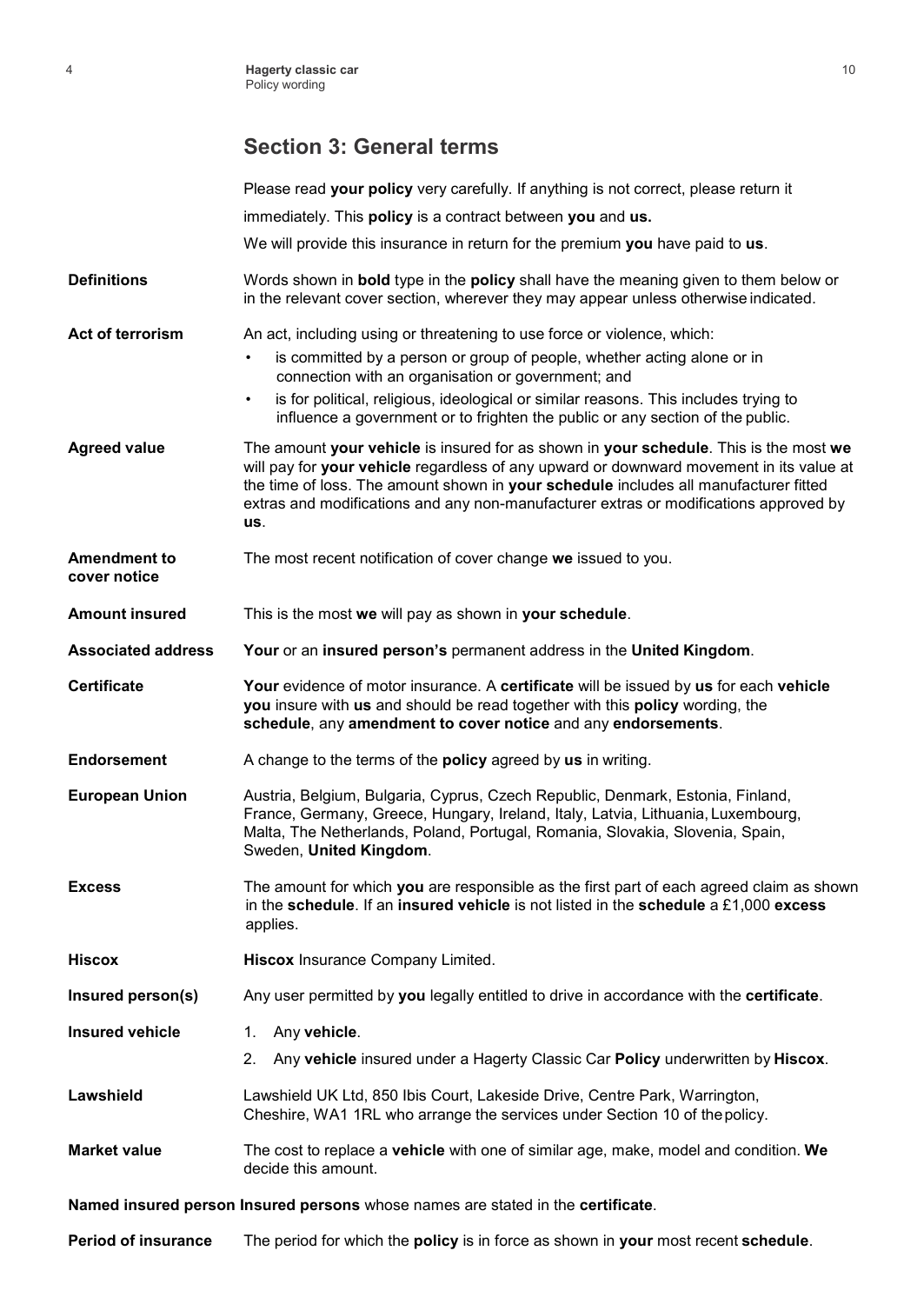| 5                         | <b>Hagerty classic car</b><br>Policy wording                                                                                                                                                                                                                                                                                                                                                                                                                           | 10 |
|---------------------------|------------------------------------------------------------------------------------------------------------------------------------------------------------------------------------------------------------------------------------------------------------------------------------------------------------------------------------------------------------------------------------------------------------------------------------------------------------------------|----|
| <b>Personal effects</b>   | Personal property owned by you or for which you are legally responsible.                                                                                                                                                                                                                                                                                                                                                                                               |    |
| <b>Policy</b>             | This policy wording, the schedule, the certificate, any amendment to cover notice<br>and any endorsements.                                                                                                                                                                                                                                                                                                                                                             |    |
| <b>Proposal form</b>      | The form that captures all the information that you provide to us via your agent and<br>on which we base our terms and conditions.                                                                                                                                                                                                                                                                                                                                     |    |
| <b>Schedule</b>           | The document showing your name, your address and your insurance details that we<br>sent you when we accepted this insurance or following any subsequent amendment to<br>your cover, whichever is the more recent.                                                                                                                                                                                                                                                      |    |
| <b>Territorial limits</b> | This <b>policy</b> provides cover anywhere within the <b>European Union</b> , as well as the<br>Channel Islands, the Isle of Man, Albania, Andorra, Bosnia Herzegovina, Croatia,<br>Gibraltar, Iceland, Liechtenstein, Macedonia, Monaco, Montenegro, Norway, San<br>Marino, Serbia, Switzerland and Turkey (west of the Bosphorus) or in transit by rail, sea,<br>land (not under the vehicle's own power) or air between any countries listed in this<br>definition. |    |
| <b>Vehicle</b>            | Any vehicle listed in the schedule for which a certificate has been issued bearing the<br>registration number or chassis number of that vehicle which belongs to or is under a<br>hire purchase agreement with you or is leased to you.                                                                                                                                                                                                                                |    |
| <b>United Kingdom</b>     | England, Wales, Scotland and Northern Ireland.                                                                                                                                                                                                                                                                                                                                                                                                                         |    |
| We, us, our, ours         | The insurer named in the schedule.                                                                                                                                                                                                                                                                                                                                                                                                                                     |    |
| You, your                 | The person named as the policyholder in the schedule.                                                                                                                                                                                                                                                                                                                                                                                                                  |    |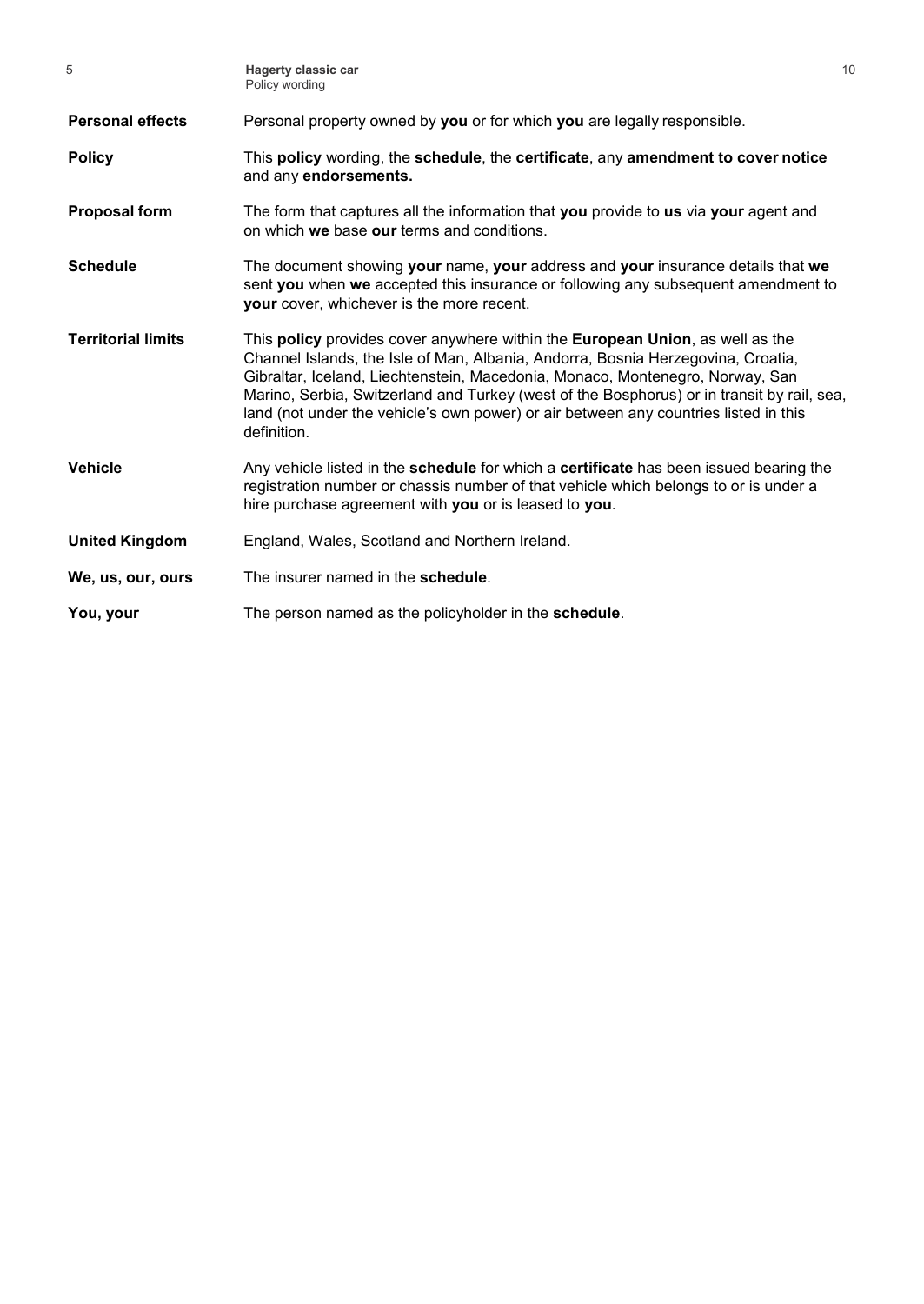### **Section 4: General conditions**

The following conditions apply to the whole of this **policy.** Any extra conditions are shown in the sections to which they apply.

Cancellation **You** may cancel this **policy** by writing to **us**:

- 1. within fourteen days of receipt of the **policy** or fourteen days from the effective date of the **policy**, whichever is the later. If **you** have not made a claim **you** will receive a full premium refund less any administration charges incurred.
- 2. at any time and returning **your certificate**. If **you** have not made a claim, **we** will return any premium **you** have paid for any **period of insurance** remaining, calculated on a pro-rata basis less any administration charges from the day **we**  receive notification of cancellation from you.

**We** may cancel this **policy** by sending **you** fourteen days notice by recorded post to **your** last known correspondence address. **You** must immediately return **your certificate** to **us**. If **you** have not made a claim, **we** will return any premium **you** have paid for any **period of insurance** remaining, calculated on a pro-rata basis less any administration charges from the day of cancellation.

Data protection By accepting **your policy**, **you** consent to **us** using the information **we** may hold about **you** for the purposes of providing insurance and handling any claims and to process sensitive personal data about **you** where this is necessary. This may mean **we** choose or are required to give some details to third parties. These third parties may include other insurance carriers, claims adjusters, fraud detection and/or prevention services, the Motor Insurers' Bureau, reinsurance companies and insurance regulatory authorities. Where such sensitive personal information relates to anyone other than **you**, **you** must obtain the explicit consent of the person to whom the information relates, both to the disclosure of such information to **us** and its use by **us** as set out above. The information provided will be treated by **us** in confidence and in compliance with applicable data protection law. **You** have the right to apply for a copy of **your** information (for which **we** may charge a small fee) and to have any inaccuracies corrected.

> For training and quality control purposes, telephone calls to **us** may be monitored and/or recorded.

Duplicate cover If a loss is covered more than once by us, we will pay under the section that provides you with the most cover. **We** will not make duplicate payments.

False claims If **you** have tried to deceive **us** by deliberately giving **us** false information or making a fraudulent claim under this **policy** then:

- 1. **we** shall be entitled to give **you** notice of termination of the **policy** with effect from the date of any fraudulent act or claim or the provision of such false information;
- 2. **we** shall be entitled to refuse to make any payment under the **policy** in respect of any claim made or any loss occurring after the date of any fraudulent act or claim or the provision of such false information;
- 3. **you** must reimburse all payments already made by **us** relating to claims made or losses occurring after the date of any fraudulent act or claim or the provision of such false information; and
- 4. **we** shall be entitled to retain all premiums paid.

This does not affect **your** rights in relation to any claim made or loss occurring before the date of any fraudulent act or claim or the provision of such false information.

Governing law This **policy** will be interpreted in accordance with and governed by English law. The parties will submit to the non-exclusive jurisdiction of the courts of England andWales.

Information In deciding to accept this insurance and in setting the terms and premium, **we** have relied on the information **you** have given **us**. **You** must take care when answering any questions **we** ask by ensuring that all information provided is accurate and complete.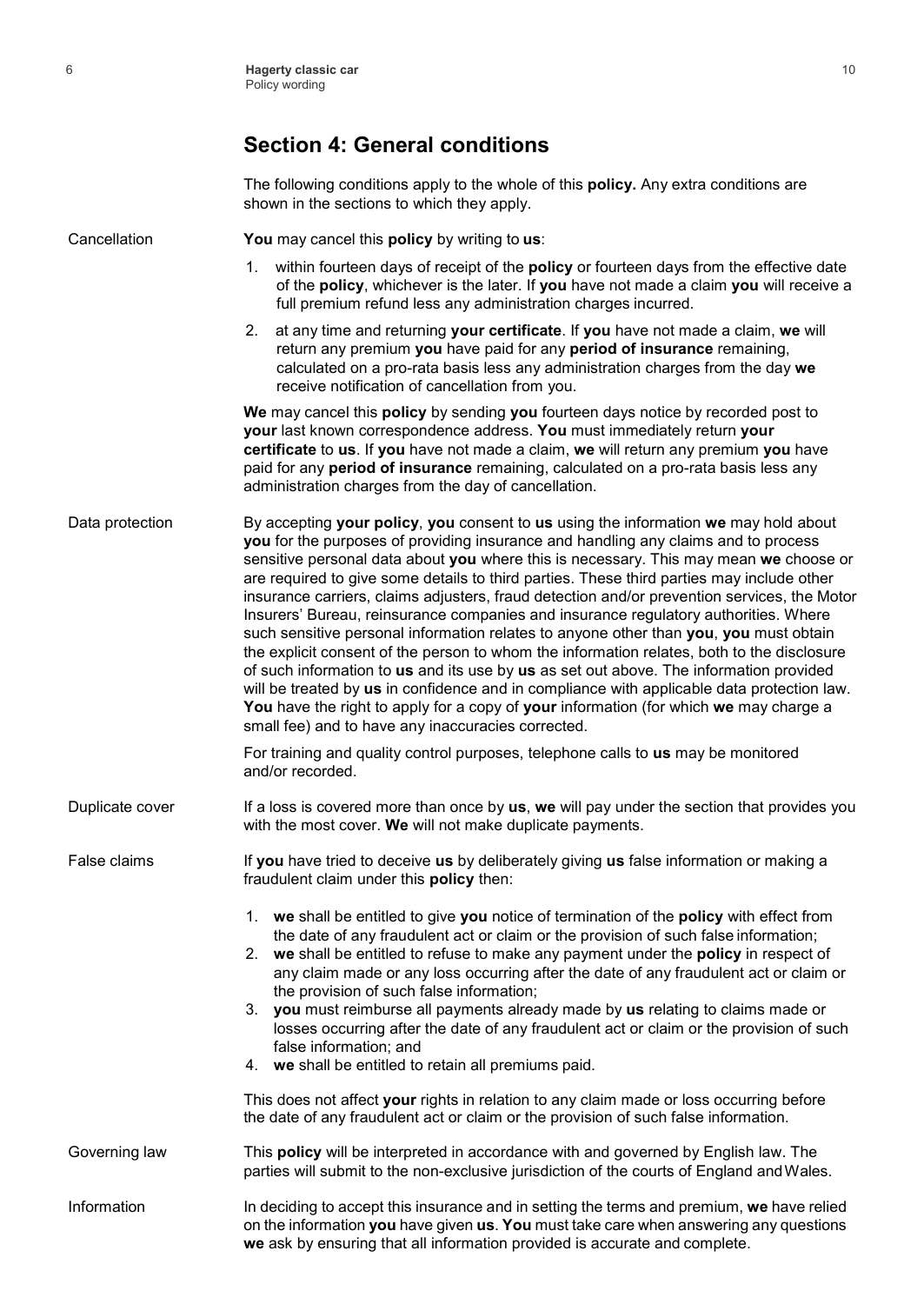7 **Hagerty classic car** Policy wording

> **You** must tell **us**, as soon as possible, if there are any changes to the information **you** have given **us**. **You** must also tell **us** about the following changes:

- a change to the people insured.
- motoring convictions (driving licence endorsements, fixed penalties or pending prosecutions for any motoring offences) for any of the people insured, or to be insured.
- criminal convictions for any of the people insured, or to be insured.
- a change of **vehicle**.
- any **vehicle** modifications.
- any changes affecting ownership of the **vehicle**.
- any change in the way that the **vehicle** is used.
- a change of correspondence or garaging address.

If **you** are in any doubt, please contact **us** or **your** insurance agent.

When **we** are notified of a change **we** will tell **you** if this affects **your policy.** For example we may cancel **your policy** in accordance with the cancellation condition, amend the terms of **your policy** or require **you** to pay more for **your** insurance.

If **you** do not inform **us** about a change it may affect any claim **you** make or could result in **your** insurance being invalid.

Misrepresentation If **we** establish that **you** deliberately or recklessly provided **us** with false information **we** will treat this insurance as if it never existed and decline all claims.

> If **we** establish that **you** were careless in providing **us** with the information **we** have relied upon in accepting this insurance and setting its terms and premium **we** may:

- treat this insurance as if it had never existed and refuse to pay all claims and return the premium paid. **We** will only do this if **we** provided **you** with insurance cover which **we** would not otherwise have offered;
- amend the terms of **your** insurance. **We** may apply these amended terms as if they were already in place if a claim has been adversely impacted by **your**  carelessness;
- charge **you** more for **your** insurance or reduce the amount **we** pay on a claim in the proportion that the premium **you** have paid bears to the premium **we** would have charged **you**;
- cancel **your policy** in accordance with the cancellation condition.

**We** or **your** insurance agent will write to **you** if **we**:

- intend to treat this insurance as if it never existed;
- need to amend the terms of **your policy**; or
- require **you** to pay more for **your** insurance.

| Other insurance | When other insurance applies to a covered loss under this <b>policy</b> , our cover will<br>apply secondary to any other available insurance.                                                                 |
|-----------------|---------------------------------------------------------------------------------------------------------------------------------------------------------------------------------------------------------------|
| Premium payment | We will not make any payment under this policy unless you have paid the<br>premium.                                                                                                                           |
| Reasonable care | You must take reasonable steps to keep your vehicle in a roadworthy condition<br>and ensure you have a current and valid M.O.T. certificate or any other<br>documentation required under current legislation. |
|                 | You must take reasonable steps to protect any insured vehicle from loss or damage.                                                                                                                            |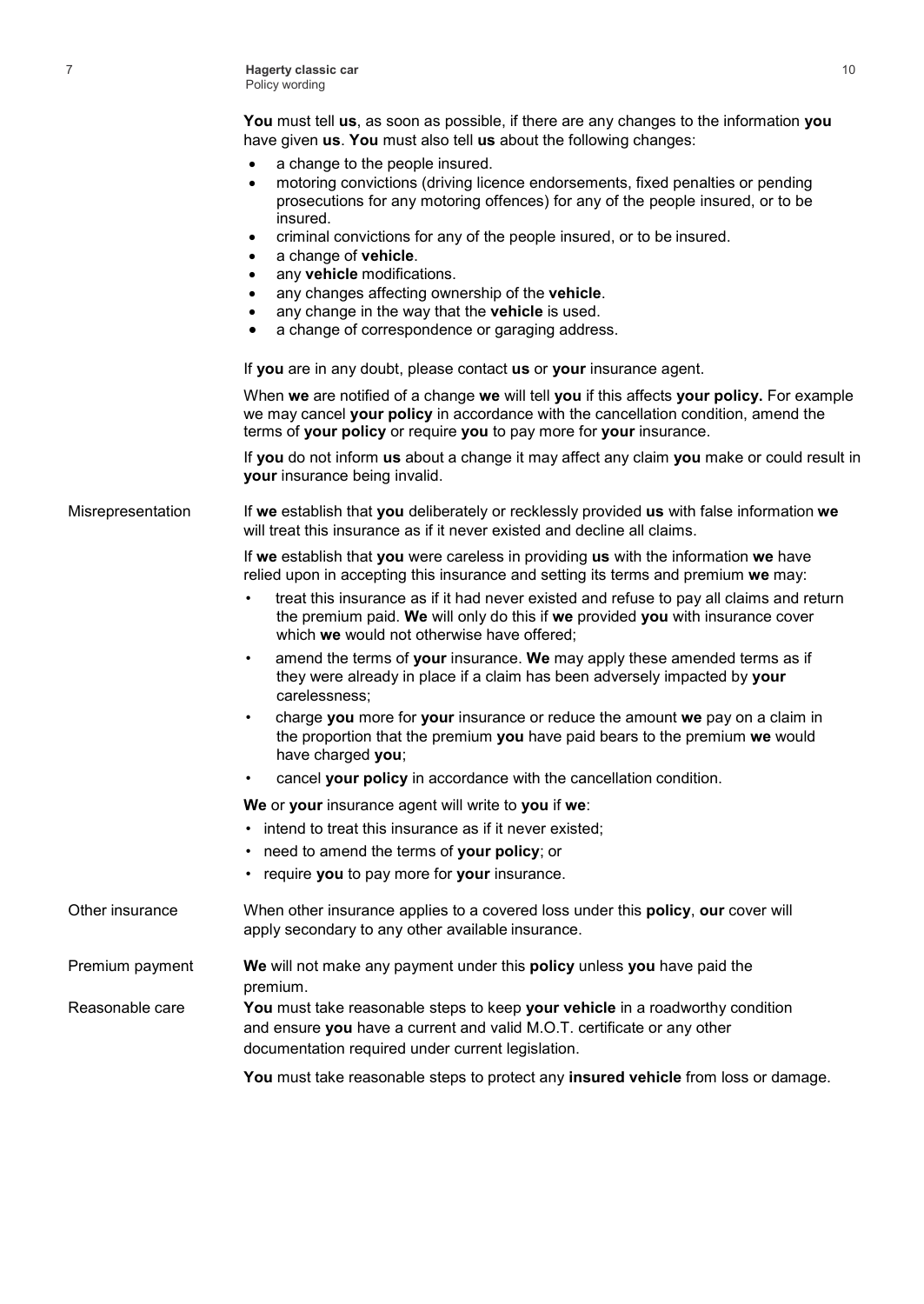### **Section 5: What to do when a loss occurs**

**You** should refer to the relevant cover section for details of the cover provided and how **your** claim will be settled.

| A motor vehicle claim                            |                                                                                                                                                                                                                                                                                                                                                                                                                                                                                                                                                                                                                                                          |
|--------------------------------------------------|----------------------------------------------------------------------------------------------------------------------------------------------------------------------------------------------------------------------------------------------------------------------------------------------------------------------------------------------------------------------------------------------------------------------------------------------------------------------------------------------------------------------------------------------------------------------------------------------------------------------------------------------------------|
| How to make a claim                              | You must tell us or your insurance agent as soon as possible about any incident<br>which you may need to claim for under this policy. Our 24 hours a day, seven days<br>a week helpline is available on:                                                                                                                                                                                                                                                                                                                                                                                                                                                 |
|                                                  | 0333 323 1220 (for calls within the UK)<br>+44 1282 757 260 (for calls outside the UK)                                                                                                                                                                                                                                                                                                                                                                                                                                                                                                                                                                   |
|                                                  | In addition, in the event of theft, bodily injury or a crime being committed, you or an<br>insured person must notify the police and obtain a crime reference number from them.                                                                                                                                                                                                                                                                                                                                                                                                                                                                          |
|                                                  | You or an insured person must not admit liability for any incident or negotiate or refuse<br>any claim with anyone.                                                                                                                                                                                                                                                                                                                                                                                                                                                                                                                                      |
|                                                  | We will:<br>• arrange for the repatriation of you or the insured person and your or the insured<br>person's passengers from within the territorial limits;<br>• where necessary recover the insured vehicle to a destination or repairer of your<br>choice or if you prefer to a repairer approved by us;<br>inspect, approve and authorise any repairs to the insured vehicle;<br>٠<br>clean the insured vehicle on completion of any repairs;<br>$\bullet$<br>where appropriate return the insured vehicle to you;<br>$\bullet$<br>guarantee the repairs to the insured vehicle if carried out by an approved repairer for<br>a period of three years. |
| Repair work                                      | Please let us know before any repair work is carried out on your vehicle. Not doing so<br>may affect a claim.                                                                                                                                                                                                                                                                                                                                                                                                                                                                                                                                            |
|                                                  | We have the right to inspect any damage to an insured vehicle. We will tell you if we<br>want to do this.                                                                                                                                                                                                                                                                                                                                                                                                                                                                                                                                                |
| Injury to someone or<br>damage to their property |                                                                                                                                                                                                                                                                                                                                                                                                                                                                                                                                                                                                                                                          |
|                                                  | If someone is holding you or an insured person responsible for injury or damage, you<br>must immediately send to us or your insurance agent every letter or claim<br>correspondence you receive. You or an insured person must not admit liability or make<br>an offer or promise of payment without our written permission, otherwise we will not have<br>to pay the claim.                                                                                                                                                                                                                                                                             |
|                                                  | We may take over and deal with, in your name or that of an insured person, the<br>defence or settlement of any claim made against you.                                                                                                                                                                                                                                                                                                                                                                                                                                                                                                                   |
| Recovering a payment                             | We may pursue, in your name or that of an insured person but at our<br>expense,<br>recovery of any amounts we may become liable to pay under this policy. You or an<br>insured person must give us all the assistance we may reasonably require to do this.                                                                                                                                                                                                                                                                                                                                                                                              |
| Receiving your claim<br>payment                  | You may elect to receive your claim payment by cheque or via electronic fund<br>transfer.                                                                                                                                                                                                                                                                                                                                                                                                                                                                                                                                                                |
| A motor legal<br>expenses claim                  | Motor legal expenses cover only applies to your policy if shown in your schedule.                                                                                                                                                                                                                                                                                                                                                                                                                                                                                                                                                                        |
|                                                  | Legal expenses services are provided by Lawshield.                                                                                                                                                                                                                                                                                                                                                                                                                                                                                                                                                                                                       |
|                                                  | Lawshield are available for you to call 24 hours a day, seven days a week.                                                                                                                                                                                                                                                                                                                                                                                                                                                                                                                                                                               |
|                                                  | Lawshield's claims notification line is 0333 323 1220 (for calls within the UK)<br>+44 1282 757 260 (for calls outside the UK).                                                                                                                                                                                                                                                                                                                                                                                                                                                                                                                          |
|                                                  | Lawshield will aim to recover your uninsured losses, which may include the cost<br>of repairing or replacing your vehicle, your excess, injury compensation and<br>other out-of-pocket expenses.                                                                                                                                                                                                                                                                                                                                                                                                                                                         |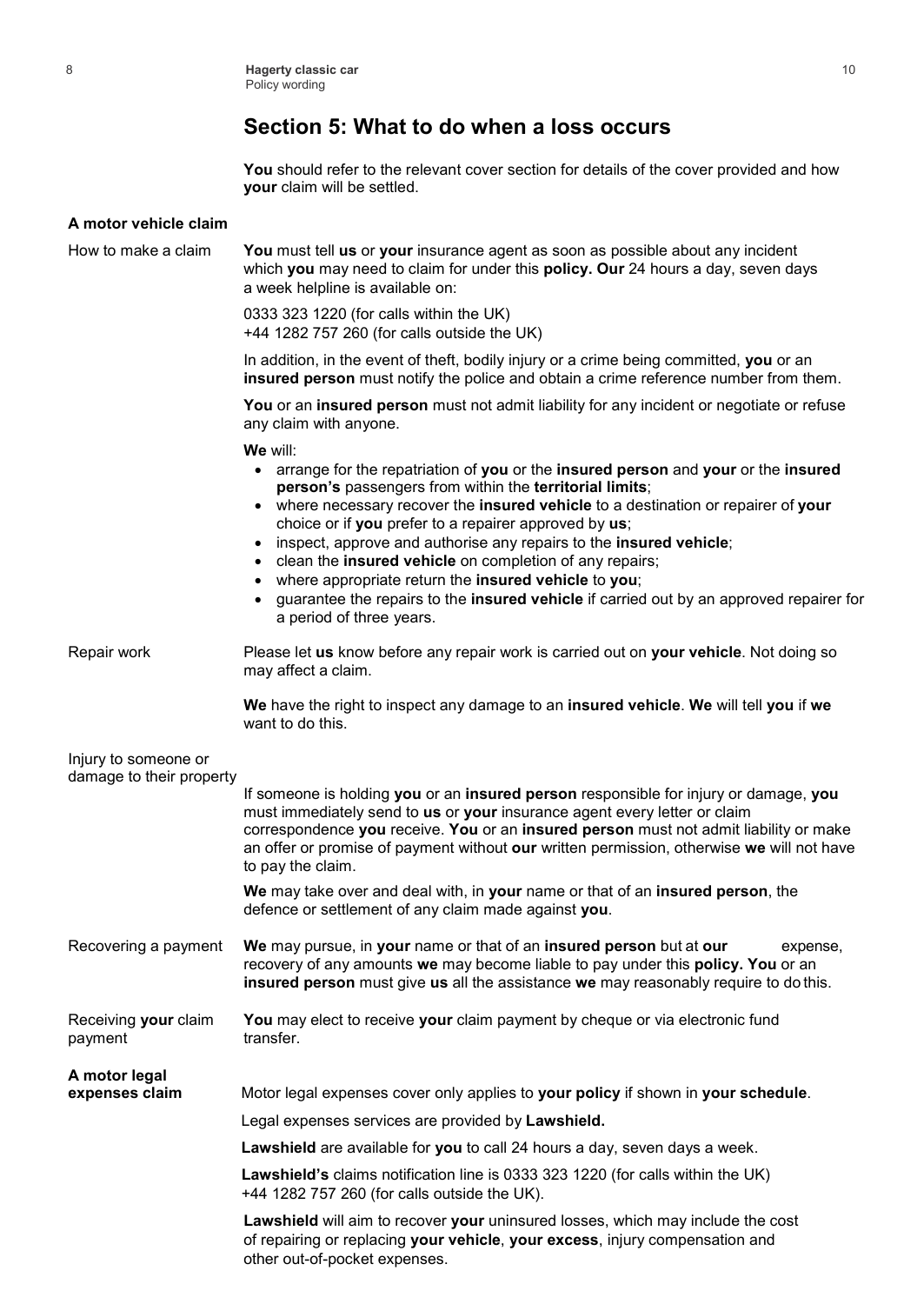#### **Section 6: General exclusions**

The following exclusions apply to the whole of this **policy.** Any extra exclusions are shown in the sections to which they apply.

This insurance does not cover the following:

- 1. Any loss, damage or liability arising out of a deliberate act by **you** or an **insured person** or by anyone acting on **your** behalf.
- 2. Loss, damage, costs or expenses arising directly or indirectly from biological or chemical contamination. This includes poisoning or preventing or limiting the use of an object, due to the effects of any biological or chemical agent and caused by or resulting from an **act of terrorism**.
- 3. Any loss, damage or liability arising directly or indirectly from nuclear reaction, nuclear radiation or radioactive contamination.
- 4. Any loss, damage or liability caused directly or indirectly by war, acts of foreign enemies, hostilities (whether war is declared or not), invasion, civil war, rebellion, revolution, insurrection or military or usurped power or the destruction or seizure of any **insured vehicle** for a military purpose.
- 5. Any loss, damage or liability caused by the confiscation, destruction or seizure of property by any military, government or public authority.
- 6. Any loss, damage or liability arising from:
	- a. airport service vehicles.

b. vehicles being used on those parts of airport premises to which the public do not have free vehicular access.

- 7. Any reduction in value of any **insured vehicle**.
- 8. Any loss, damage or liability arising from participation in or instruction or preparation for any racing, rallies, trials, pace-making or speed testing in any prearranged or organised event (including but not by way of limitation the Gumball Rally or Cannonball Run) or any on track use (including but not by way of limitation the Nürburgring).
- 9. Any person who uses an **insured vehicle** without the owner's permission.
- 10. Any loss, damage or liability arising from the use of any **insured vehicle** to carry property or people for a fee.
- 11. Any loss, damage or liability arising from the operation of any **insured vehicle**  that has been hired, leased or loaned by **you** or any **insured person** for a fee to any other person.
- 12. Any death or injury of any employee arising out of his or her employment by **you**  or an **insured person** if cover for such person is provided under a liability insurance **policy** that complies with current **United Kingdom** compulsory liability legislation, or any similar legislation of any other applicable country within the **territorial limits**.
- **13.** Any motorcycles or any vehicles with less than four wheels unless agreed by **us** and noted in the **schedule**.
- 14. Any loss or damage caused by wear and tear, mechanical or electrical breakdown or any damage caused by a computer error or malfunction or an error in computer programming.
- 15. In respect to section 9, third-party liability cover, any loss, damage or liability resulting from or in connection with any **act of terrorism** except in so far as necessary to comply with the **United Kingdom** Road Traffic Act.
- 16. Any claim where **you** or an **insured person** would be entitled to be paid under any other insurance if this **policy** did not exist, except for any amounts in excess of the amount that would be covered under the other insurance.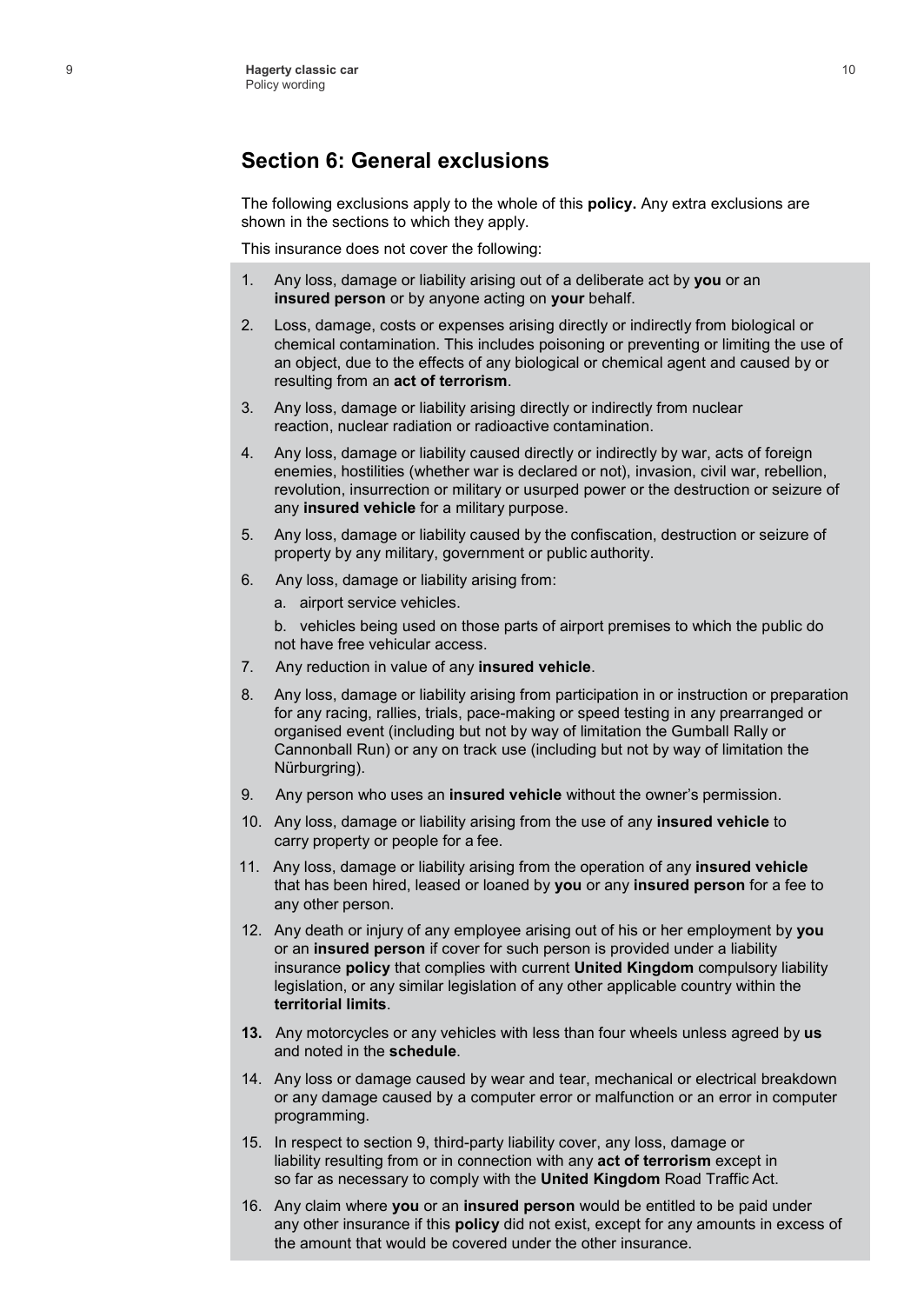#### **Section 6: General exclusions**

- 17. Any buses, coaches and vehicles with ten or more seats including that of the driver.
- 18. Waterborne vessels, aircraft, hovercraft or any other **vehicle** not designed to run on land unless amphibious which is licensed to go on highways (but not including any waterborne exposure).
- 19. Any losses involving the ownership, operation, maintenance or use of any **vehicle** the principal use of which is:
	- a. the transportation of high explosives such as nitroglycerine, dynamite or any other similar explosive.
	- b. the bulk transportation of liquid petroleum or gasoline.
	- c. the transportation of gases in liquid, compressed or gaseous forms.
- 20. Any damage to tyres caused by braking, punctures, cuts or bursts.
- 21. Any loss of value following repairs.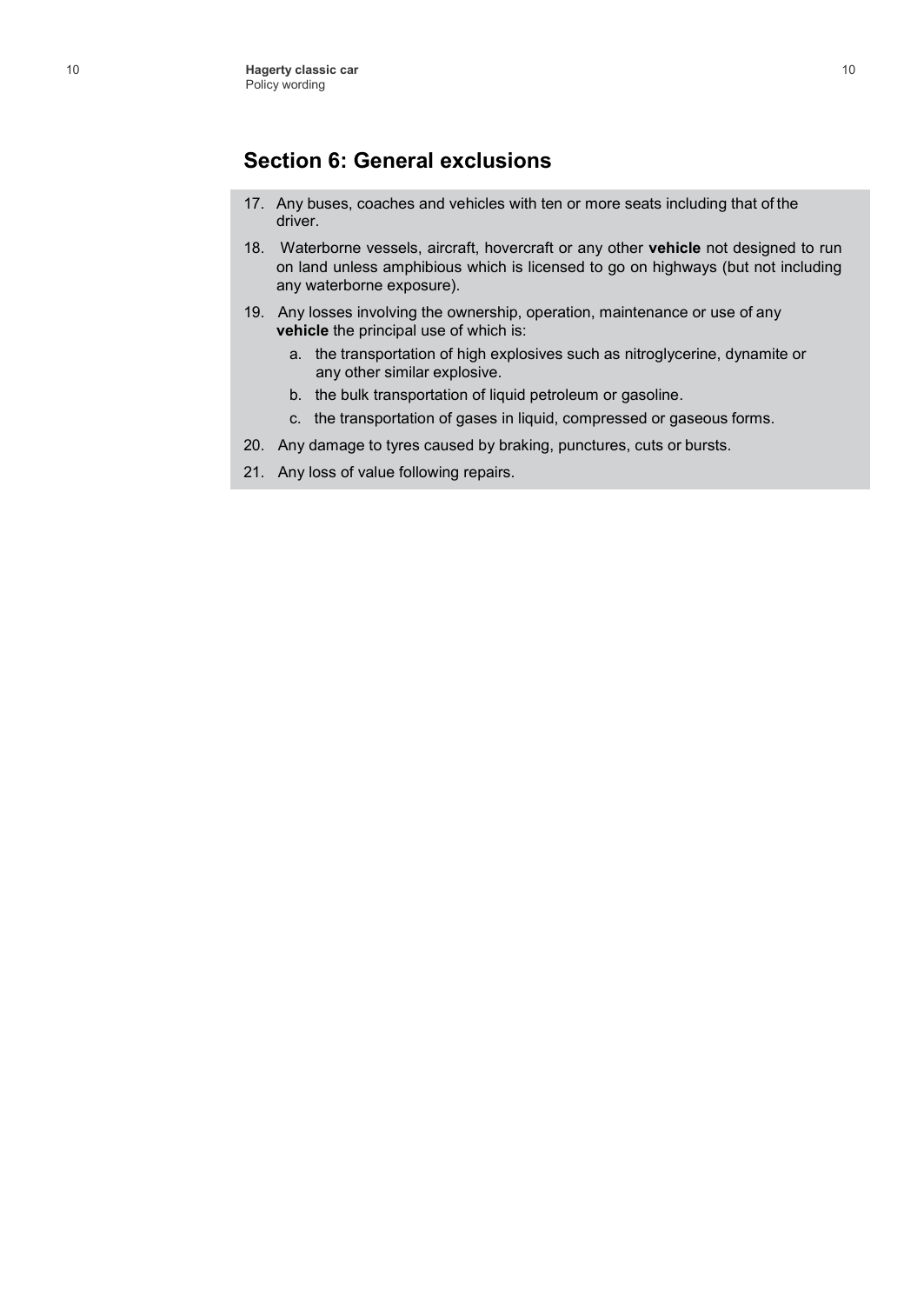### **Section 7: Physical damage cover**

|                     | You should read your schedule to see if this physical damage cover applies to<br>your policy.                                                                                                                                                                                                                                                                                                                                                                                                                                                                                                                                                                                                                                                                                                                                                          |
|---------------------|--------------------------------------------------------------------------------------------------------------------------------------------------------------------------------------------------------------------------------------------------------------------------------------------------------------------------------------------------------------------------------------------------------------------------------------------------------------------------------------------------------------------------------------------------------------------------------------------------------------------------------------------------------------------------------------------------------------------------------------------------------------------------------------------------------------------------------------------------------|
|                     | This section provides you and an insured person with physical damage cover as<br>detailed below, whilst driving an insured vehicle anywhere within the territorial limits.                                                                                                                                                                                                                                                                                                                                                                                                                                                                                                                                                                                                                                                                             |
|                     | The general terms, general conditions and general exclusions all apply to this section.                                                                                                                                                                                                                                                                                                                                                                                                                                                                                                                                                                                                                                                                                                                                                                |
| What is covered     | We will cover physical loss of or physical damage to an insured vehicle occurring<br>during the period of insurance anywhere within the territorial limits.                                                                                                                                                                                                                                                                                                                                                                                                                                                                                                                                                                                                                                                                                            |
| What is not covered | Your excess.<br>٠<br>Loss of use of the insured vehicle or any other indirect loss.<br>Loss or damage to your vehicle in the event that you have exceeded the mileage<br>declared to us in the proposal form and stated in your schedule.                                                                                                                                                                                                                                                                                                                                                                                                                                                                                                                                                                                                              |
| Garaging condition  | If between the hours of 10pm and 6am your vehicle is within 500 metres of an associated<br>address you must ensure that the vehicle is kept in a secure locked garage or returned<br>to the garage address.                                                                                                                                                                                                                                                                                                                                                                                                                                                                                                                                                                                                                                            |
|                     | If you do not, we will not have to pay any related claim.                                                                                                                                                                                                                                                                                                                                                                                                                                                                                                                                                                                                                                                                                                                                                                                              |
|                     | This condition does not apply in cases where, subject to our prior agreement and the<br>payment of the appropriate additional premium, your vehicle is kept on your driveway<br>or at an alternative location.                                                                                                                                                                                                                                                                                                                                                                                                                                                                                                                                                                                                                                         |
|                     | How much we will pay Your schedule will show you the maximum amount we will pay for each agreed claim.<br>Following loss or damage involving any insured vehicle, we will decide whether to repair<br>or make a cash settlement.                                                                                                                                                                                                                                                                                                                                                                                                                                                                                                                                                                                                                       |
|                     | We will insure your vehicle for its agreed value provided we have received, within 30<br>days of either the start of this policy or the date from when the vehicle was added to this<br>policy, an acceptable valuation certificate or acceptable photographs of your vehicle.<br>The agreed value is the maximum we will pay if your vehicle is declared by us to be a<br>total loss.                                                                                                                                                                                                                                                                                                                                                                                                                                                                 |
|                     | If we have not received an acceptable valuation certificate or acceptable photographs of<br>your vehicle, the maximum we will pay in the event of your vehicle being declared a<br>total loss is the amount insured or the vehicle's market value whichever is the lesser<br>amount.                                                                                                                                                                                                                                                                                                                                                                                                                                                                                                                                                                   |
|                     | An insured vehicle will be declared to be a total loss when it is totally destroyed or<br>stolen and not recovered. An insured vehicle is considered totally destroyed when the<br>salvage value plus the repair cost is equal to or greater than the <b>agreed value</b> or the<br>amount insured if we have not received an acceptable valuation certificate or<br>acceptable photographs within the time frames shown above. An insured vehicle is<br>considered stolen when it is stolen and not recovered within 30 days of its theft. However<br>if a tracking device is installed to the insured vehicle and is active at the time of the<br>theft, the insured vehicle will be considered stolen when it is stolen and not recovered<br>within 14 days of its disappearance. When we pay for a total loss the salvage becomes<br>our property. |
|                     | If we are going to settle your claim by replacing your vehicle or paying you the<br>amount insured, agreed value or the market value, your vehicle will become our<br>property. In the event of a total loss you may, where legislation permits, request the<br>opportunity to retain the vehicle salvage, subject to a reasonable deduction from the                                                                                                                                                                                                                                                                                                                                                                                                                                                                                                  |

claim settlement decided by **us**.

10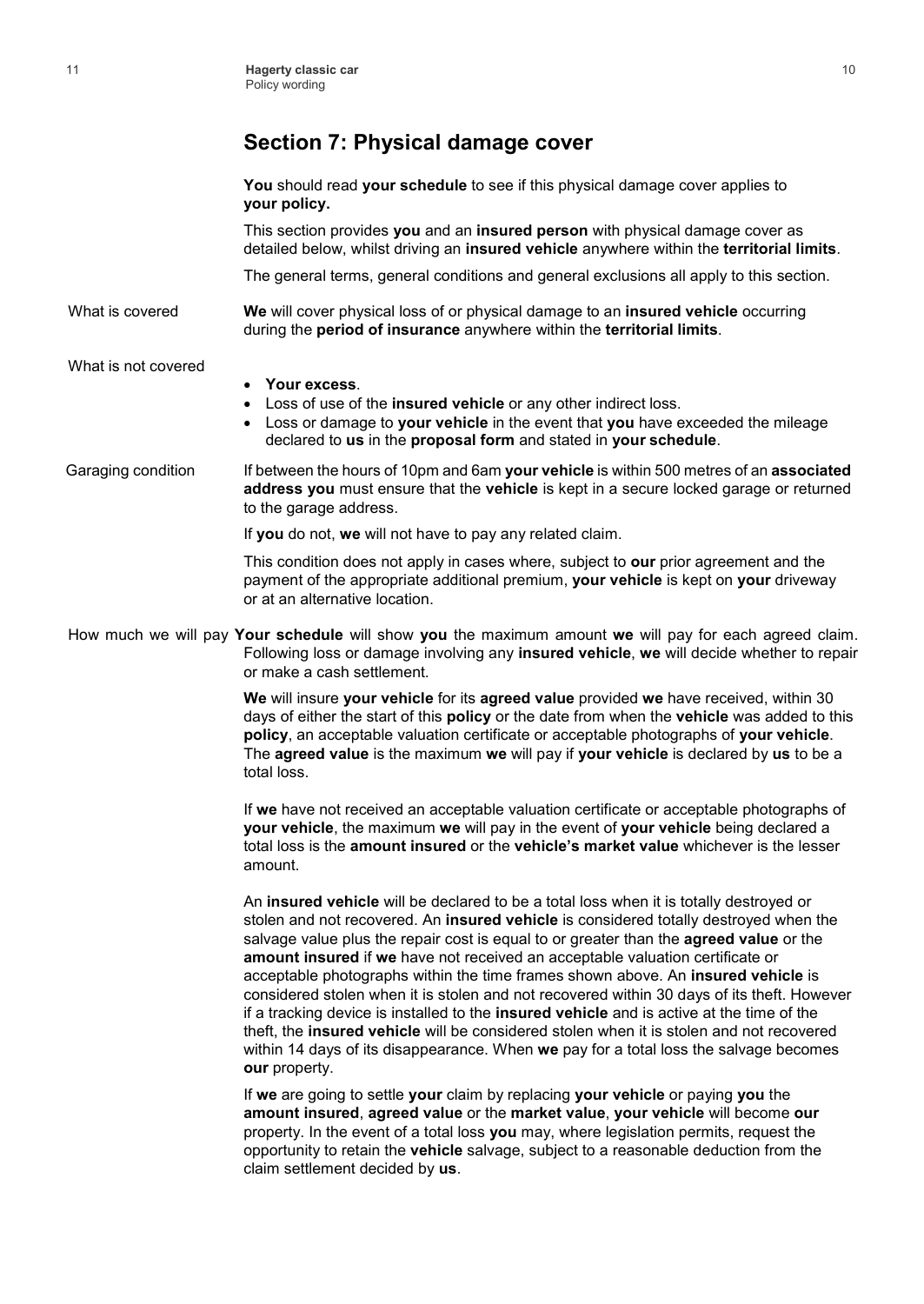### **Section 8: Additional cover and benefits**

If section 7, physical damage cover, applies to **your policy**, the following additional covers and benefits are automatically included in **your** insurance.

Unless specifically stated to the contrary, they are in addition to the **agreed value** and the **excess** assigned to the **insured vehicle** will apply.

| Audio and electrical<br>equipment             | In the event of a covered loss we will also cover up to £750 for the following for loss or<br>damage if the cost of replacement is included in the agreed value. If it is not included in<br>the agreed value there will be no cover for such equipment.                                                                                                               |
|-----------------------------------------------|------------------------------------------------------------------------------------------------------------------------------------------------------------------------------------------------------------------------------------------------------------------------------------------------------------------------------------------------------------------------|
|                                               | The following equipment if permanently installed in or removable from a housing<br>а.<br>unit within the vehicle and designed to be operated only by the power of the<br>vehicle, including radios, tape players, CD players and DVD players or similar<br>equipment including their accessories and antennas.                                                         |
|                                               | b. Telephones if permanently installed in the <b>vehicle</b> and designed to be operated only<br>by the power of the vehicle, including their accessories and antennas.                                                                                                                                                                                                |
| Car jacking and<br>road rage                  | If you or a named insured person is subject to physical assault as a result of<br>aggravated or attempted theft or any other incident involving an insured vehicle during<br>the period of insurance, we will pay up to £5,000 towards the cost of legal<br>representation or medical expenses, counselling or any other associated expenses.                          |
|                                               | Any such incident must be reported to the police within 48 hours of it happening.                                                                                                                                                                                                                                                                                      |
|                                               | This additional cover does not apply if the assault is by a relative or a person known to you.                                                                                                                                                                                                                                                                         |
| Child car seats                               | If you or a named insured person has a child car seat in an insured vehicle and the<br>insured vehicle is involved in an accident during the period of insurance involving<br>impact damage, we will replace the child car seat with a new one of equivalent quality<br>even if the child car seat itself is not damaged. Your excess does not apply to this<br>cover. |
| <b>Disablement</b>                            | In the event of an accident during the period of insurance resulting in a covered claim<br>under this policy and you or a named insured person is registered disabled as a<br>result of the accident, we will pay up to £10,000 towards the cost of applicable<br>modifications to your or a named insured person's vehicle.                                           |
| Driving other cars                            | You will be covered under sections 7, 8, 9, and 10 of this policy whilst driving any<br>insured vehicle unless stated otherwise or an exclusion applies.                                                                                                                                                                                                               |
|                                               | This additional cover is secondary to any other insurance that may apply at the time of<br>a covered loss and a £1,000 excess will apply.                                                                                                                                                                                                                              |
| Emergency<br>transportation/<br>accommodation | If following a covered loss more than 50 miles from your or a named insured person's<br>closest residence you or a named insured person incur emergency transportation<br>costs, we will pay such costs up to a maximum of £500.                                                                                                                                       |
|                                               | In addition, we will pay up to a maximum of $£1,000$ for accommodation and meals.                                                                                                                                                                                                                                                                                      |
|                                               | Emergency treatment We will reimburse you or a named insured person using an insured vehicle for payment<br>made under the United Kingdom Road Traffic Act for emergency treatment incurred as<br>a result of an accident during the period of insurance.                                                                                                              |
| Foreign use                                   | We will cover you or a named insured person for trips to countries within the<br>territorial limits for up to 90 days commencing during the period of insurance.                                                                                                                                                                                                       |
|                                               | The certificate should provide evidence that the compulsory insurance laws within the<br>territorial limits are complied with.                                                                                                                                                                                                                                         |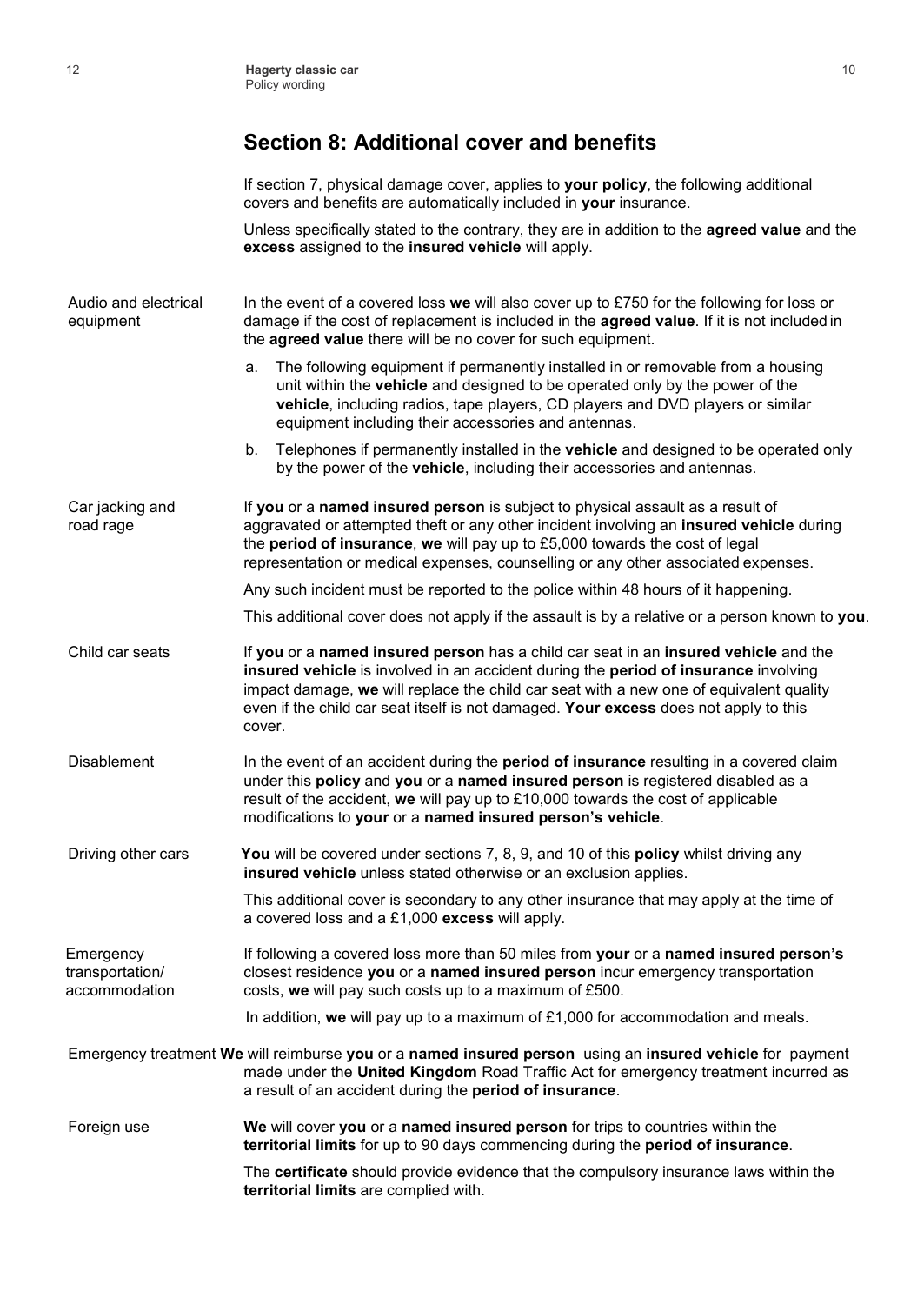### **Section 8: Additional cover and benefits**

| Glass cover                          | In the event of physical damage to window glass and/or sunroof glass to your vehicle we<br>will pay for the replacement or repair of the glass. If your vehicle was manufactured post<br>1990, the most we will pay is £1,500.                                                                                                                                                                                                        |
|--------------------------------------|---------------------------------------------------------------------------------------------------------------------------------------------------------------------------------------------------------------------------------------------------------------------------------------------------------------------------------------------------------------------------------------------------------------------------------------|
|                                      | A £100 excess applies to this additional cover. However, if the glass is repaired, the<br>excess does not apply.                                                                                                                                                                                                                                                                                                                      |
| Lock replacement                     | Should you or an insured person lose or have the door key or ignition/alarm<br>immobiliser key to a vehicle or garage door opener stolen during the period of<br>insurance, we will pay up to £500 for its replacement and for the replacement of the<br>associated lock.                                                                                                                                                             |
| Medical expenses                     | We will pay necessary medical expenses, up to a total of £500 for you or a named<br>insured person, incurred as a result of an accident during the period of insurance.<br>Such medical expenses must arise out of injury to you or a named insured person<br>while he or she is occupying an insured vehicle. This additional cover also applies if<br>you or a named insured person are struck by another motor vehicle or trailer. |
| Personal accident<br>cover           | We will pay you or a named insured person or the applicable estate for you or a named<br>insured person £10,000 for bodily injury in the event that an accident during the period<br>of insurance involving an insured vehicle is the sole cause of:<br>$\cdot$ death, or                                                                                                                                                             |
|                                      | • total loss of a limb, or                                                                                                                                                                                                                                                                                                                                                                                                            |
|                                      | • loss of sight in one or both eyes.                                                                                                                                                                                                                                                                                                                                                                                                  |
|                                      | We do not provide this additional cover if the accident is caused directly or indirectly whilst<br>you or a named insured person has a blood alcohol level exceeding the prescribed<br>limit as decreed by the United Kingdom Road Traffic Act (or similar legislation of any<br>other applicable country within the <b>territorial limits</b> ) or are under the influence of any<br>illegal substance.                              |
| Personal effects                     | We will pay for your personal effects (excluding cash, travellers cheques, bearer<br>bond, stock certificates or jewellery) in an insured vehicle that are lost or damaged<br>due to an accident or to fire, theft or attempted theft during the period of insurance<br>up to a total amount of £500.                                                                                                                                 |
|                                      | We do not provide this additional cover if the loss is a covered loss under the contents,<br>fine art and valuables section of a Hiscox 606 or 505 Home and Contents insurance<br>policy.                                                                                                                                                                                                                                             |
|                                      | Your excess does not apply to this additional cover.                                                                                                                                                                                                                                                                                                                                                                                  |
| Personal registration<br>plate cover | If you or a named insured person's vehicle has a personalised registration number<br>purchased from the DVLA and the vehicle is stolen during the period of insurance and<br>not recovered, we will pay up to £5,000 to compensate you for the loss of the plate. If we<br>pay under this additional cover the rights to the plate will become ours.                                                                                  |
| <b>Trailers</b>                      | We will pay up to £5,000 for theft or physical damage to a trailer or non-motorised<br>Horsebox, which you or a named insured person owns or are legally responsible for<br>and which is no more than 4.6 metres (15 feet) in length, during the period of<br>insurance, whether it is attached to an insured vehicle or not.                                                                                                         |
|                                      | We do not provide this additional cover if the loss is a covered loss under the contents,<br>fine art and valuables section of a Hiscox 606 or 506 Home and Contents insurance<br>policy.                                                                                                                                                                                                                                             |
|                                      | Proof of ownership of a trailer will need to be provided for this cover to apply.                                                                                                                                                                                                                                                                                                                                                     |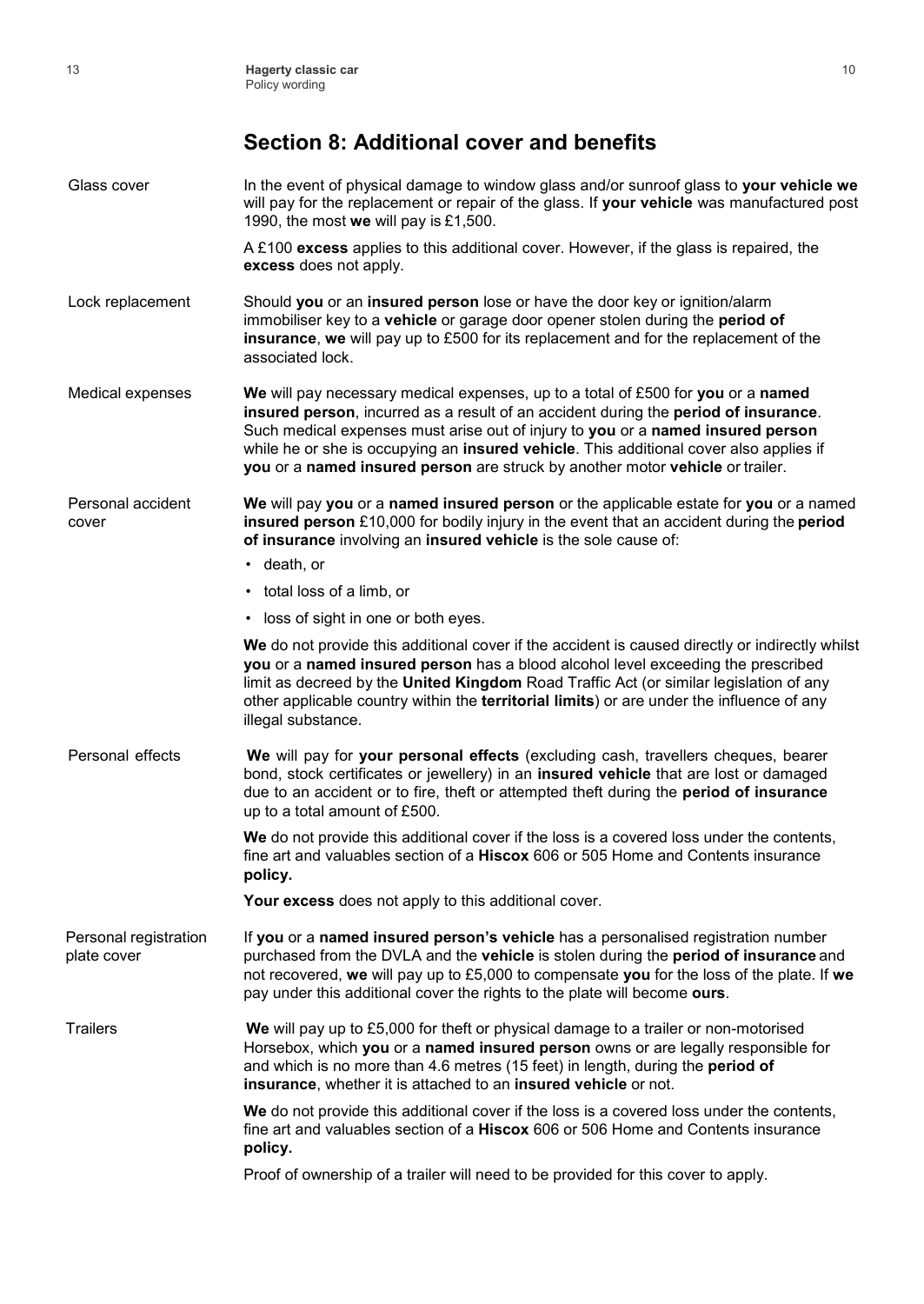### **Section 9: Third party liability cover**

You should read **your schedule** to see if this third party liability cover applies to **your policy.**

This section provides **you** and an **insured person** with third party liability cover as detailed below, whilst driving an **insured vehicle** anywhere within the **territorial limits**.

The General terms, General conditions and General exclusions all apply to this section.

What is covered **We** will cover the legal liability of **you** and an **insured person** to compensate others if, as a result of an accident during the **period of insurance** arising from the maintenance, operation or use of an **insured vehicle**,

- someone is injured (including any sickness or disease resulting from such injury), or dies, or
- tangible third party property is physically lost or physically damaged (including the loss of use of such damaged property).

How much we will pay The most **we** will pay for any one accident resulting in damage to third party property is £20,000,000.

There is no limit on the amount **we** will pay for any one accident resulting in

- injury or death of a third party, or
- injury or death of a passenger travelling in an **insured vehicle**.

All claims caused by one accident are agreed to be one claim however many **insured persons** may be legally liable for the accident.

We will pay reasonable and necessary costs and expenses of legal representation should **you** or an **insured person** need to defend against any legal action seeking damages for injury, death or property damage.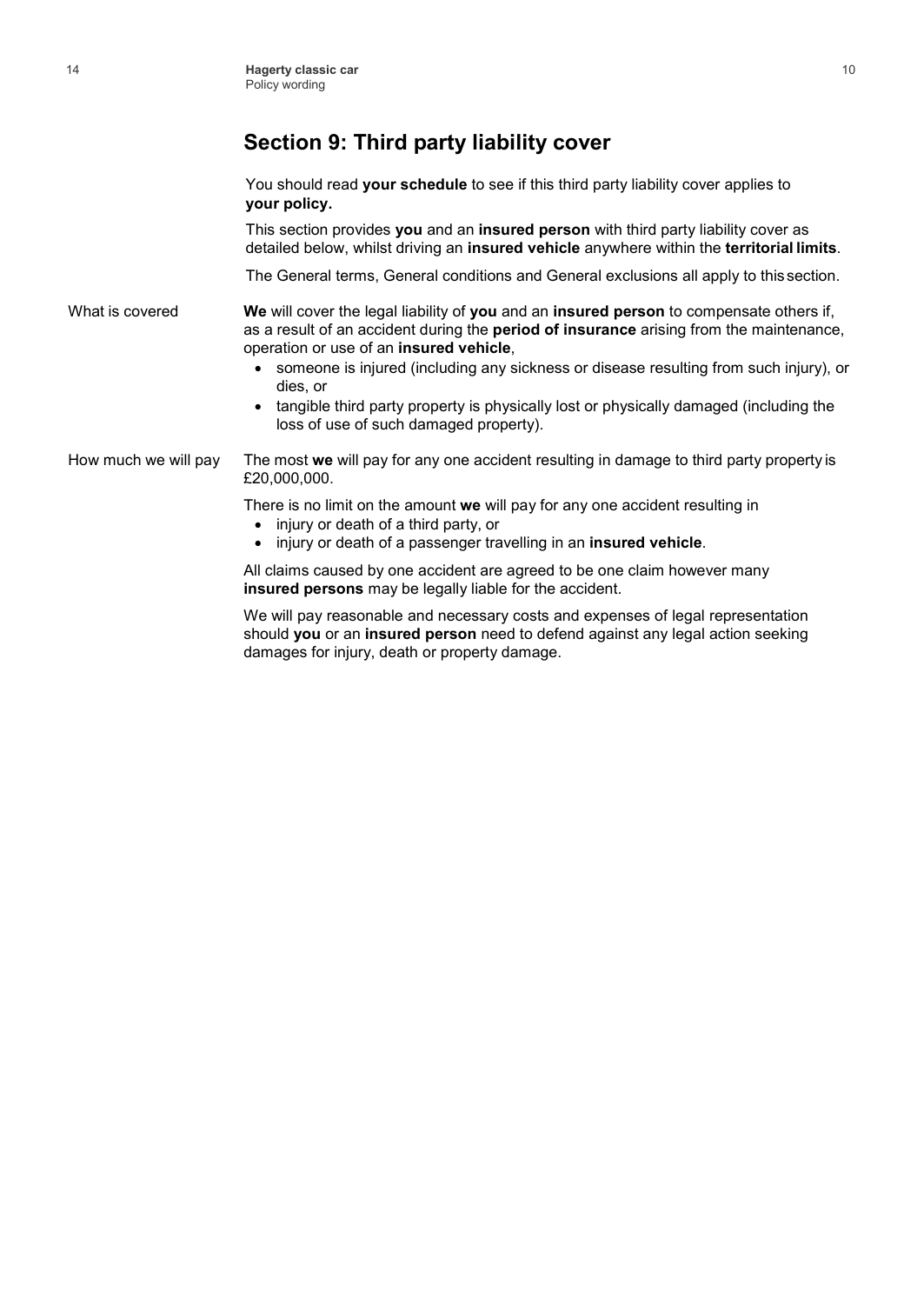### Section 10: Motor legal expenses cover

### **Motor legal expenses cover**

|                                                           | Motor legal expenses cover is arranged by Lawshield and underwritten by AmTrust Europe<br>Limited.                                                                                                                                                                                                                                                     |
|-----------------------------------------------------------|--------------------------------------------------------------------------------------------------------------------------------------------------------------------------------------------------------------------------------------------------------------------------------------------------------------------------------------------------------|
|                                                           | Lawshield UK Limited is authorised and regulated by the Financial Conduct Authority. Firm<br>Reference No. 306793.                                                                                                                                                                                                                                     |
|                                                           | AmTrust Europe Limited is authorised by the Prudential Regulation Authority and regulated<br>by the Financial Conduct Authority and the Prudential Regulation Authority. Firm Reference<br>No. 202189. AmTrust Europe Limited is registered in England and Wales under number<br>01229676.                                                             |
|                                                           | This section provides a named insured person with motor legal expenses cover as<br>detailed below, whilst driving an insured vehicle anywhere within the territorial<br>limits.                                                                                                                                                                        |
| <b>Special definitions</b><br>applying to this<br>section | The general terms, general conditions and general exclusions all apply to this section.                                                                                                                                                                                                                                                                |
| <b>Claims adjuster</b>                                    | Any claims negotiator, adjuster or other appropriately qualified person, firm or company<br>appointed by Lawshield to act for the named insured person.                                                                                                                                                                                                |
| <b>Insured incident</b>                                   | A road traffic accident for which the named insured person is not at fault (excluding claims<br>for theft or fire) occurring within the <b>period of insurance</b> and<br>territorial limits which results in:                                                                                                                                         |
|                                                           | a. loss or damage to the insured vehicle including any attached trailer;                                                                                                                                                                                                                                                                               |
|                                                           | b. loss or damage to any personal property owned by the named insured person<br>whilst the property is in/on or attached to the insured vehicle;                                                                                                                                                                                                       |
|                                                           | c. the death of or injury to the named insured person whilst in or getting into or out<br>of the insured vehicle;<br>d. any other uninsured losses.                                                                                                                                                                                                    |
| <b>Insurers</b>                                           | AmTrust Europe Limited, Market Square House, St James's Street, Nottingham, NG1<br>6FG.                                                                                                                                                                                                                                                                |
| <b>Legal costs</b><br>and expenses                        | a) Fees, costs and disbursements reasonably incurred by Lawshierld, any claims<br>adjuster, solicitor, or other appropriately qualified person appointed to act for the<br>named insured person with Lawshield's consent; and                                                                                                                          |
|                                                           | b) The costs of any civil proceedings incurred by an opponent awarded against the<br>named insured person by order of a court or which Lawshield have agreed to pay.                                                                                                                                                                                   |
|                                                           | Where solicitors costs are payable by the insurer, these will be chargeable on the<br>standard basis as defined by the Civil Procedure Rules, or in accordance with the<br>Fixed Recoverable Costs scheme if appropriate and would be limited to £125.00<br>including VAT per hour solicitors time, and £12.50 including VAT for each letter sent out. |
|                                                           | Explanatory note: The Fixed Recoverable Costs scheme applies to road traffic accidents<br>which are settled by negotiation before court proceedings are issued for claims up to the<br>value of £25,000. The rules set out how legal fees are calculated for these cases.                                                                              |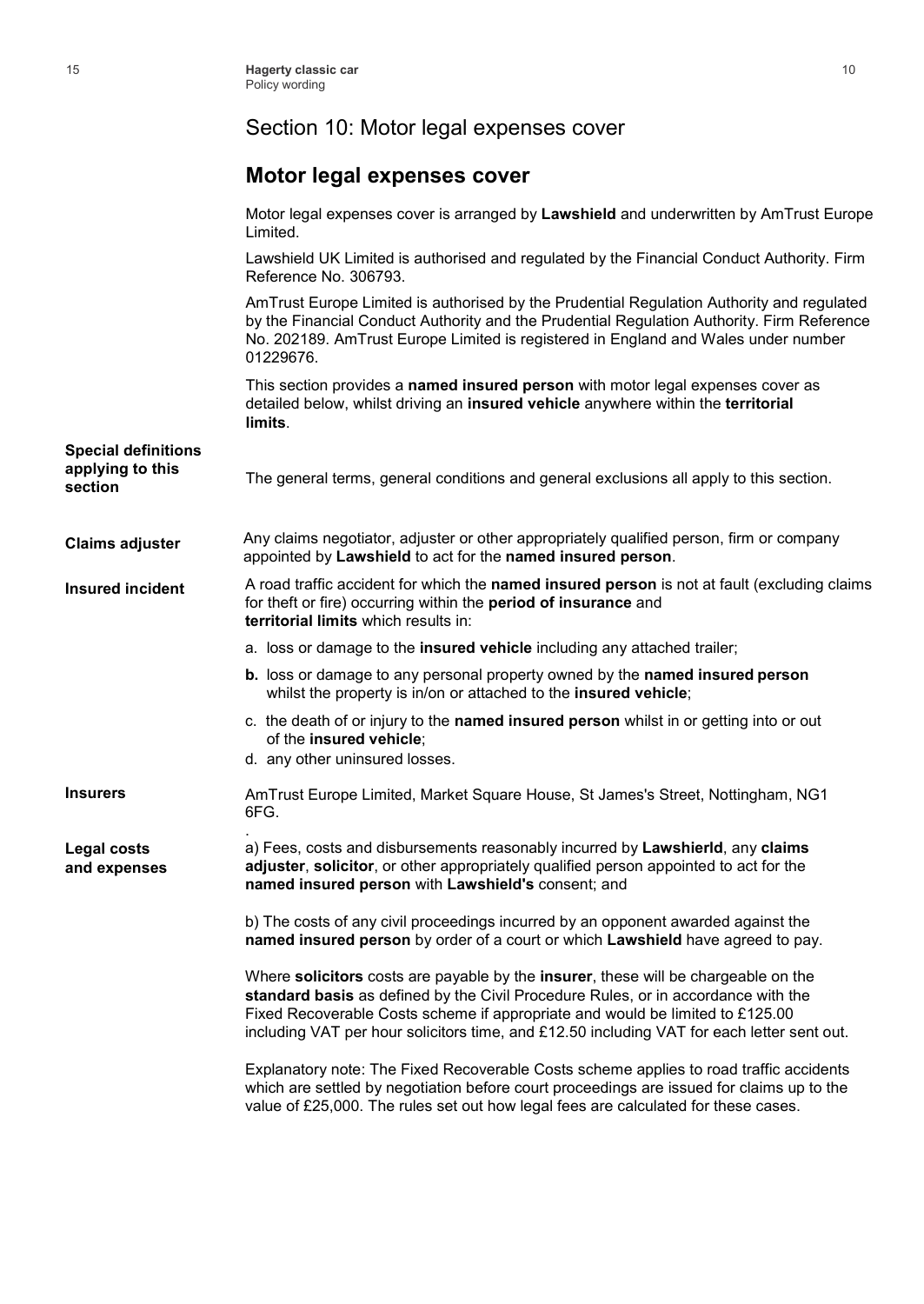#### **Motor legal expenses cover**

**Prospects of success** Reasonable prospects are considered to be 51% or better chance of success.

- **Solicitor** The **solicitor**, firm of **solicitors** or other appropriately qualified person, firm or company appointed to act for the **named insured person**.
- **Standard basis** The assessment of costs which are proportionate to the **named insured persons** claim.

**What is covered Legal costs and expenses** for legal proceedings started on behalf of the **named insured person** during the **period of insurance** and in connection with pursuing civil claims arising from an **insured incident** relating to the use of an **insured vehicle** or any other **vehicle** attached and being towed by the **insured vehicle**which results directly in the death of or personal injury to the **named insured person** and any other uninsured losses the **named insured person** incurs.

> If the **named insured person** is not awarded any costs or compensation the **insurer**  will pay all **legal costs and expenses** up to the limit under this section. If the **named insured person** is awarded costs, the **named insured person** must use these to repay the amount the **insurer** has paid out on their behalf in connection with the proceedings but if the **legal costs and expenses** are greater than the amount the **named insured person** is awarded for those costs and expenses, the **insurer**  will pay the extra amount (up to the limit under this section).

### **How much insurers**

**will pay** The maximum amount **insurers** will pay in respect of all **insured incidents** which are related in time or by cause is £100,000 for both the **named insured person** and any opponents insofar as they are liable to pay them.This includes **legal costs and expenses** of both the **named insured person** and any opponents where the **named insured person** is liable to pay them.

#### **Special exclusions applying to this section**

In addition to the **policy** general exclusions the following additional exclusions apply to this part of **your policy**.

The **insurers** will not pay **legal costs and expenses** in the following circumstances:

- Claims where there are no **prospects of success**. **Lawshield** will continue to assess whether **prospects of success** exist throughout the **named insured person's** claim and if at any time **Lawshield** consider the **named insured person's** claim no longer has **prospects of success** and/or an alternative course of action is appropriate and/or under the terms and conditions of the policy the claim is not admissible, then **Lawshiel**d will inform the **named insured person** in writing of the decision and the reason behind that decision. Having informed the **named insured person** of this, and subject to the policy conditions, **Lawshield** may withdraw further cover for **legal costs and expenses**.
- Claims arising from driving under the influence of alcohol or drugs.
- Claims where **Lawshield** are not told about the claim within 180 days of the event which caused it.
- **Legal costs and expenses** if the **named insured person** withdraws from legal proceedings without **Lawshield's** agreement.
- Legal costs and expenses which are covered under a more specific insurance or if a claim has been refused by another insurance company.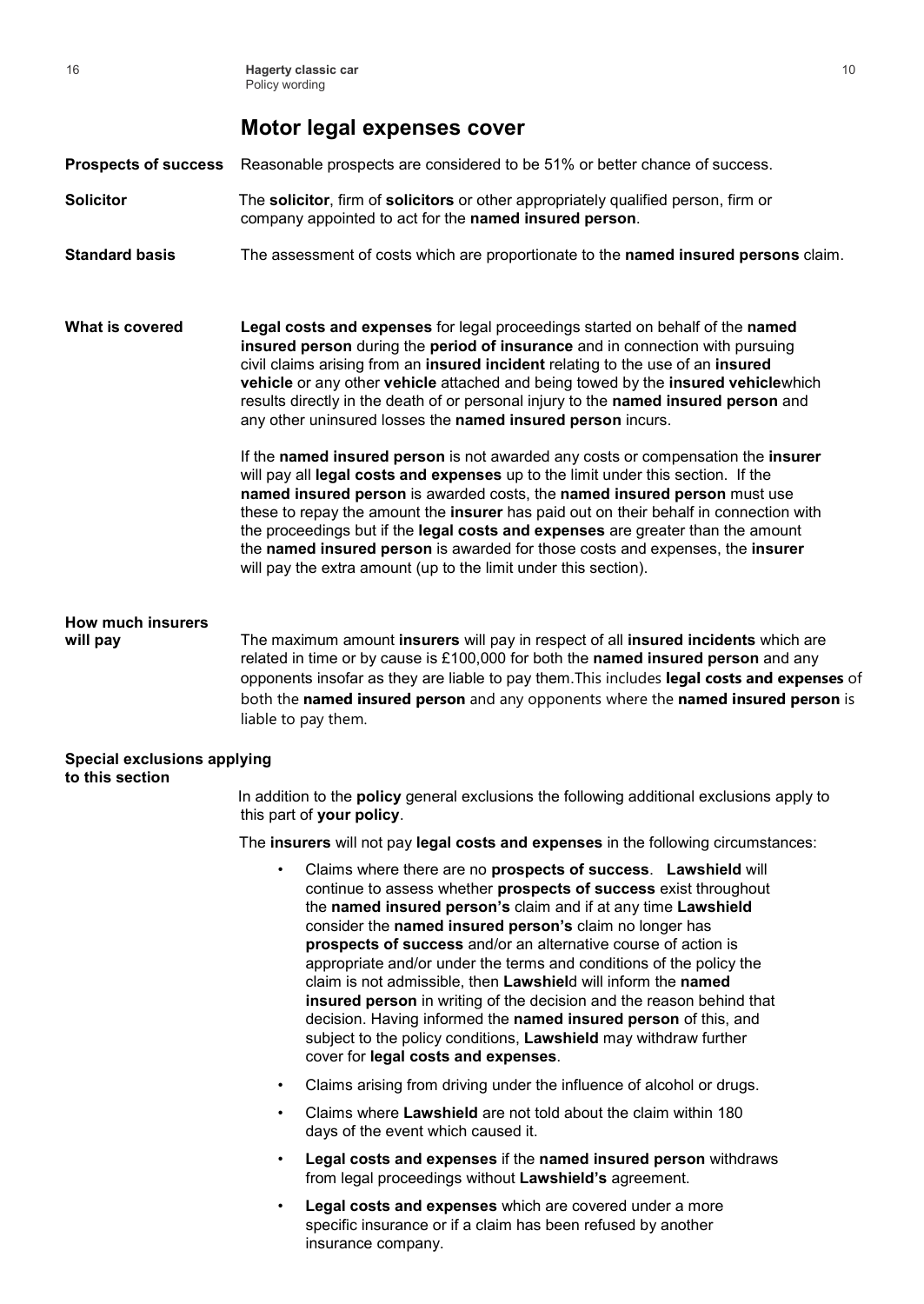- **Legal costs and expenses** where fixed recoverable costs have already been recovered by the **solicitor**.
- Where a reasonable estimate of the **legal costs and expenses** is greater than the amount in dispute other than in relation to Uninsured Loss Recovery Claims.
- **Legal costs and expenses** incurred prior to **Lawshield's** written acceptance of a claim or that **Lawshield** have not agreed to in advance.
- .
- Claims arising from any deliberateor criminal act or omission by the **named insured person**.
- **Legal costs and expenses**, fines or other penalties which the **named insured person** is ordered to pay by a Court of Criminal Justice.
- Incidents involving an **insured vehicle** owned or driven by the **named insured person**, where the **named insured person** was not in possession of a valid driving licence or the **insured vehicle** was not covered by a valid test certificate where appropriate or was not in a road- worthy condition.
- Motor vehicles used by or on behalf of the **named insured person** for racing, rallies, competitions or trials of any kind.
- Claims arising from the **insured vehicle** not being used in accordance with the terms and conditions of **your policy**.
- Claims arising from an **insured incident** that occurs outside the **territorial limits** except enforcement of a judgement obtained from a court within the territorial limits with **Lawshield's** prior approval against a defendant who resides outside of the jurisdiction of the court making the order.

**Lawshield** shall be under no liability to pay for avoidable correspondence, absence from work compensation or for travelling expenses or sustenance allowances of the **named insured person** (except to the extent that the **named insured person** may be specifically covered under the other sections of the **policy**).

**Lawshield** shall not be liable for any direct or indirect consequence of terrorism as defined by the Terrorism Act 2000 and any amending or substituting legislation.

**Lawshield** shall not be liable for any consequence, howsoever caused, including but not limited to Computer Virus, of Electronic Data being lost, destroyed, distorted, altered, or otherwise corrupted.

For the purposes of this policy, Electronic Data shall mean facts, concepts and information stored to form useable data for communications, interpretations, or processing by electronic or electromechanical data processing or other electronically controlled hardware, software and other coded instructions for the processing and manipulation of data, or the direction and manipulation of such hardware.

For the purposes of this policy, Computer Virus shall mean a set of corrupting, harmful, or otherwise unauthorised instructions or code, whether these have been introduced maliciously or otherwise, and multiply themselves through a computer system or network of whatsoever nature.

The **insurer** will not provide cover, pay any claim or provide any benefit if doing so would expose the **insurer** to any sanction, prohibition or restriction under United Nations resolutions or the trade or economic sanctions, laws or regulations of the European Union, United Kingdom or United States of America.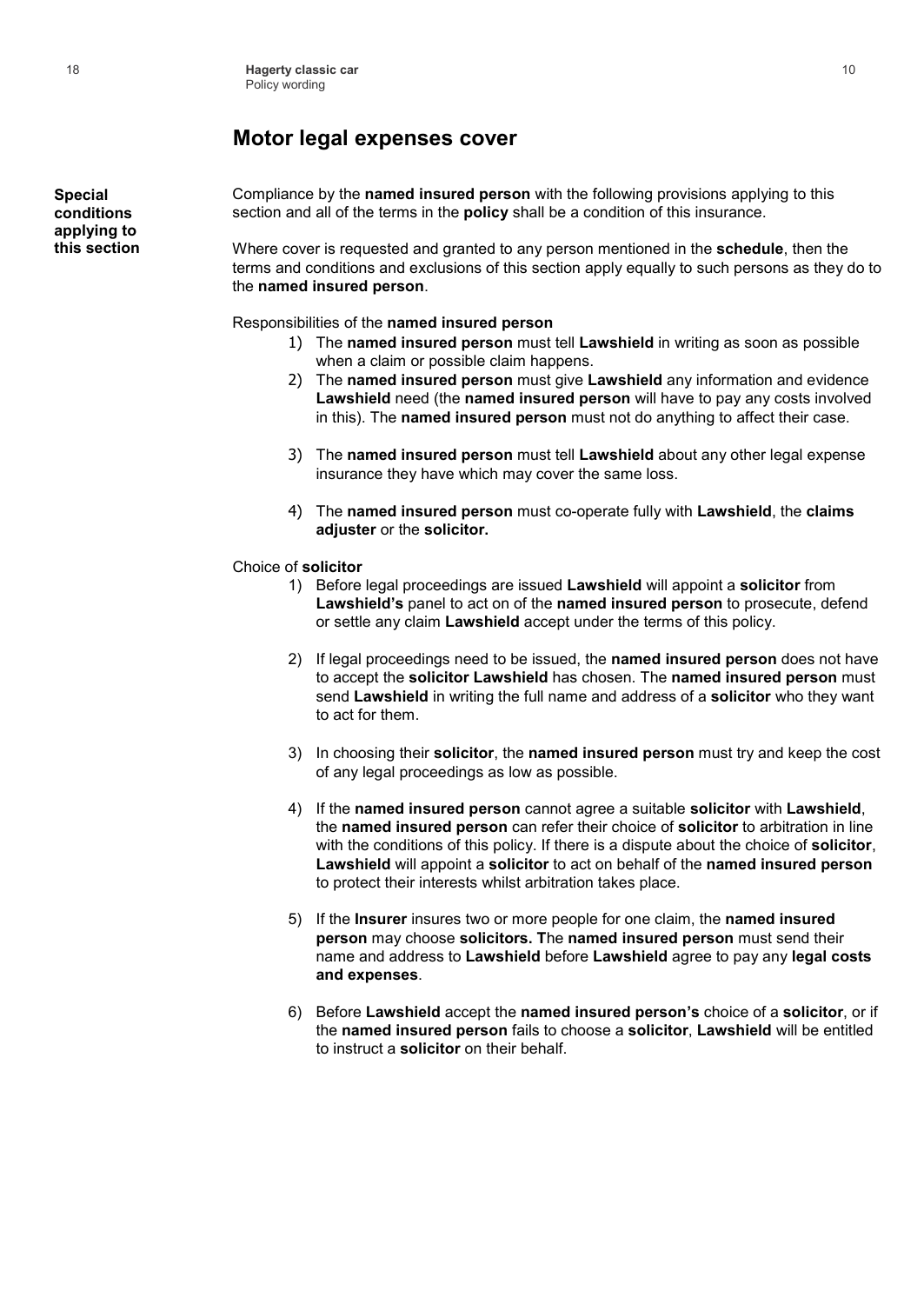- Representation **Lawshield** can take over, and carry out in the name of the **named insured person**, action to take or defend any claims and **Lawshield** will have completecontrol over how legal proceedings are carried out.
	- **Legal costs and expenses** payable are to be in no way affected by anyagreement, undertaking or promise made or given by the **named insured person** to the **solicitor**, witness expert or any **claims adjuster**.
	- **Lawshield** shall have direct access to the **solicitor** at all times and the **named insured person** must keep **Lawshield** fully informed of all material developments during their claim. If **Lawshield** ask the **named insured person** must instruct the **solicitor** to produce to **Lawshield** any documents, information or advice in their possession and the **named insured person** must give the **solicitor** any other instructions relating to the conduct of their claim as **Lawshield** may require.
	- **Lawshield's** written consent must be obtained prior to:
		- The instruction of Counsel to appear before a Court (or tribunal) before which a **solicitor** has a right of audience;
		- 1 | " The instruction of Queen's Counsel;
		- | | | "The incurring of unusual experts fees or unusual disbursements;
		- $\begin{bmatrix} 1 \\ 1 \end{bmatrix}$  The meaning of an appeal.
	- If for any reason the **solicitor** refuses to continue to act for the **named insured person** or if the **named insured person** withdraws their claim from the **solicitor**, **Lawshield** will not pay any further **legal costs and expenses** unless **Lawshield** agree to the appointment of an alternative **solicitor** in accordance with the terms and conditions of the **policy**. **Lawshield** will not pay any additional **legal costs and expenses** arising solely as a result of the appointment of a new **solicitor**.
	- \* L If the **named insured person** unreasonably withdraws from a claim without **Lawshield's** prior agreement, then the **legal costs and expenses** will become the responsibility of the **named insured person** and **Lawshield** will be entitled to be reimbursed by the **named insured person** for any costs paid or incurred during the course of the claim. This includes any **legal costs and expenses** that **Lawshield** consider the **named insured person** is obliged to pay solely because they withdrew from the claim.
	- $+$   $\pm$  The insurance under this section does not cover an appeal unless **Lawshield** are notified in writing by the **named insured person** no later than six working days before the time for making an Appeal expires and **Lawshield** consider that there are **prospects of success** of such an appeal succeeding.

- 
- Part 36 Offers 1) The **named insured person** or the **solicitor** must inform **Lawshield** immediately in writing of any Part 36 offer under the Civil Procedure Rules made with a view to settling the claim.
	- 2) No agreement is to be made to settle the claim on the basis of both sides paying their own costs without **Lawshield's** prior approval**.**
	- 3) If the **named insured person** or the **solicitor** fail to tell **Lawshield** of any

10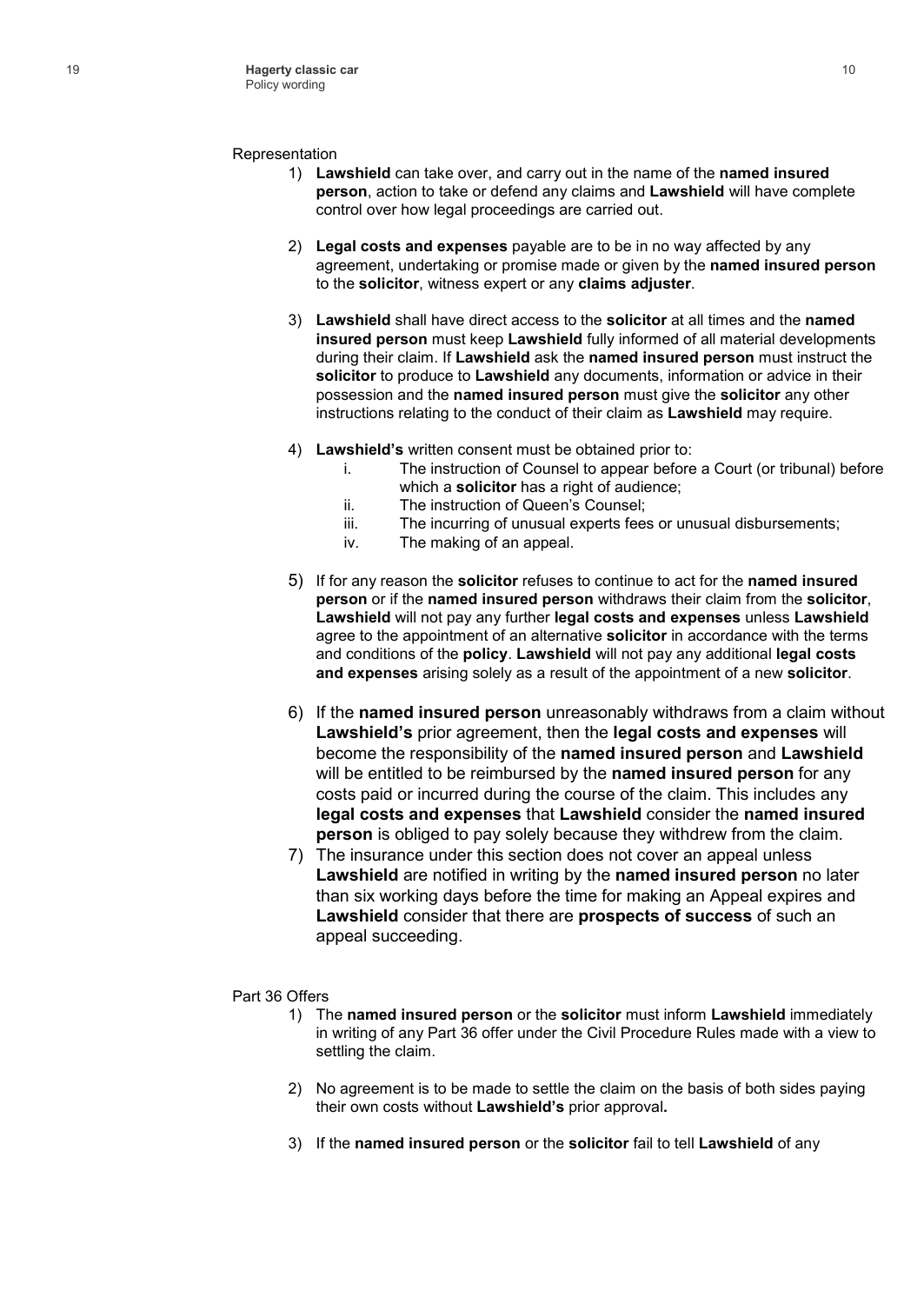Part 36 offer, then the **named insured person** will be responsible to **Lawshield** for an amount equal to the detriment **Lawshield** have suffered as a result of the **named insured person's** failure to comply with this obligation, and **Lawshield** may deduct this amount from any payment **Lawshield** make under this section.

- 4) If the **named insured person** does not accept a Part 36 offer and the **named insured person** does not subsequently achieve a higher award of compensation then **Lawshield** will not pay any further **legal costs and expenses** or opponent's costs unless **Lawshield** were notified of the Part 36 offer and agreed to continue the proceedings.
- 5) **Lawshield** will not unreasonably withhold agreement to continue proceedings however **Lawshield** will have the right to ask the **named insured person** to instruct the **solicitor** to obtain counsel's opinion on the merits of the claim, defence, any Part 36 offer made by an opponent or proposed by the **named insured person**, or whether there are grounds for continuing the proceedings before **Lawshield** agree to continue with the **named insured person's** claim.
- 
- Costs and Recovery 1) At **Lawshield's** request, the **named insured person** must instruct the **solicitor** to have the **legal costs and expenses** taxed, assessed or audited by the relevant authority.
	- 2) The **named insured person** must take all reasonable steps to recover **legal costs and expenses** payable under this policy from their opponent and pay any recovered **legal costs and expenses** to **Lawshield**.
	- 3) **Lawshield** can take proceedings in the name of the **named insured person** (at **Lawshield's** own expense and for **Lawshield's** own benefit) to recover from anyone else, any payment **Lawshield** have made under this insurance.

- 
- Arbitration 1) If there is a dispute between the **named insured person** and **Lawshield** over the presentation, acceptance, rejection, control or discontinuance of any claims or representation at proceedings then at the written request of the **named insured person** the dispute will be referred to an arbitrator, who shall be a **solicitor** or Counsel that the **named insured person** and **Lawshield** agree on. If there is no agreement on the choice of arbitrator one will be appointed by the President of the relevant Law Society of England or Wales or the President of the Law Society of Scotland, as appropriate. Both parties shall present such information relevant to their dispute as required by the arbitrator whose decision will be final and binding. All costs of resolving the dispute shall be met in full by the party against whom the decision is made, or as decided by the arbitrator.
	- 2) If there is a disagreement over the amount **Lawshield** owe the **named insured person**, **Lawshield** will pass the matter to an arbitrator who both the **named insured person** and **Lawshield** agree to. When this happens, the arbitrator must make a decision before the **named insured person** can start proceedings against **Lawshield**.

10